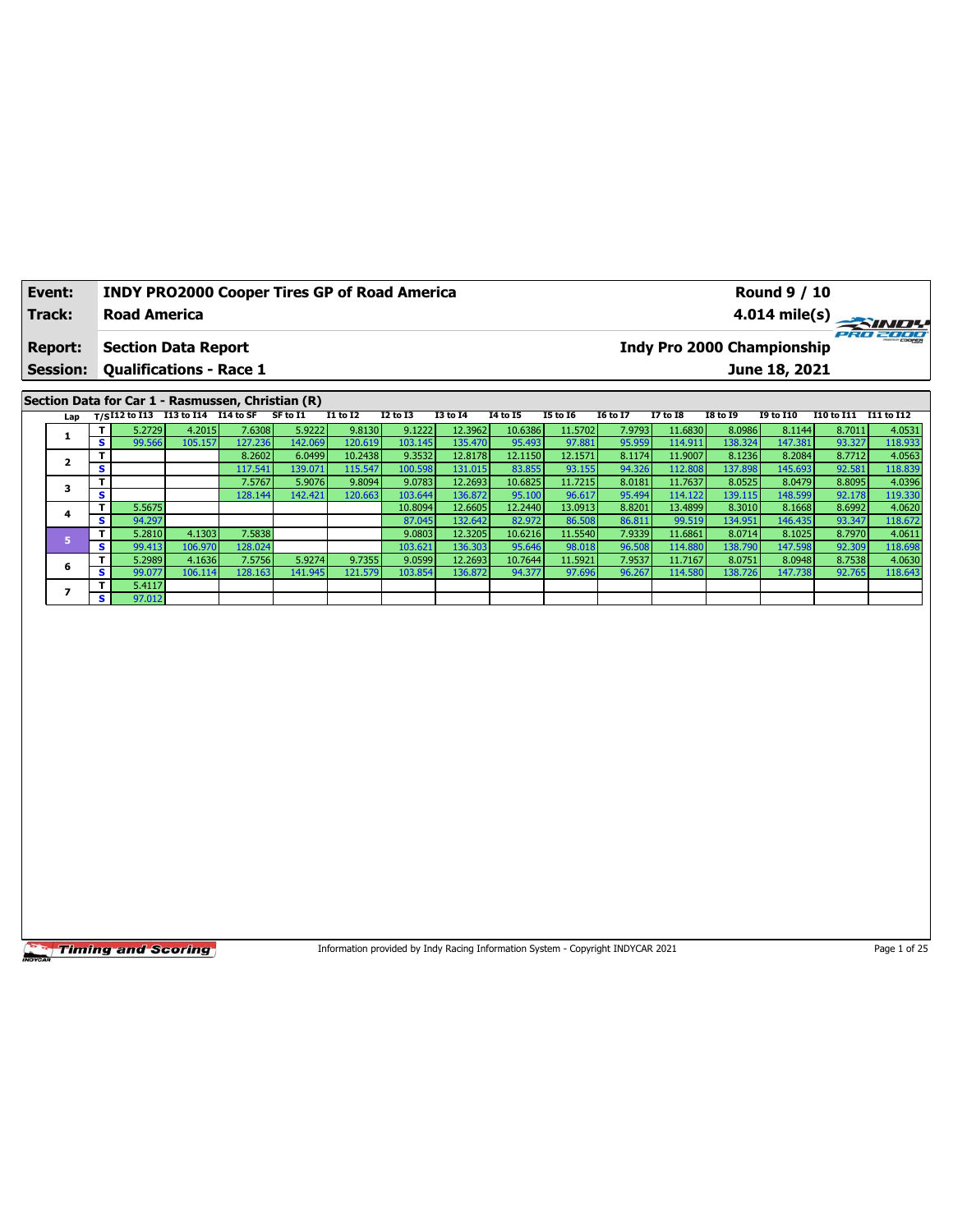| Event:         |                 |                                      | <b>INDY PRO2000 Cooper Tires GP of Road America</b> |                     |                    |                   | <b>Round 9 / 10</b>               |  |
|----------------|-----------------|--------------------------------------|-----------------------------------------------------|---------------------|--------------------|-------------------|-----------------------------------|--|
| Track:         |                 |                                      | <b>Road America</b>                                 |                     |                    |                   | 4.014 mile(s) $\frac{1}{2}$       |  |
| <b>Report:</b> |                 |                                      | <b>Section Data Report</b>                          |                     |                    |                   | <b>Indy Pro 2000 Championship</b> |  |
|                | <b>Session:</b> |                                      | <b>Qualifications - Race 1</b>                      |                     |                    |                   | June 18, 2021                     |  |
|                |                 |                                      | Section Data for Car 1 - Rasmussen, Christian (R)   |                     |                    |                   |                                   |  |
|                |                 | Lap T/SLap                           | PI to PO                                            | PO to SF            | <b>SF to PI</b>    | PIA to PO         |                                   |  |
|                | $\mathbf{1}$    | 125.1971<br>τI<br>s.<br>115.421      |                                                     | 139.3711<br>97.642  |                    |                   |                                   |  |
|                | $\mathbf{2}$    | 130.5736<br>т<br><b>S</b><br>110.669 |                                                     |                     |                    |                   |                                   |  |
|                | 3               | 125.3361<br>T.                       |                                                     |                     | 138.6927           |                   |                                   |  |
|                |                 | 115.293<br>s.                        |                                                     |                     | 103.070            |                   |                                   |  |
|                | 4               | 430.4786<br>т<br>33.568<br>s         | 284.7677<br>3.481                                   | 132.2132<br>102.928 |                    | 300.3611<br>5.066 |                                   |  |
|                | 5               | T.<br>124.8871                       |                                                     |                     |                    |                   |                                   |  |
|                |                 | <b>S</b><br>115.708                  |                                                     |                     |                    |                   |                                   |  |
|                | 6               | 125.0438<br>T.<br>s.<br>115.563      |                                                     |                     | 202.7682<br>70.499 |                   |                                   |  |
|                | 7               | T                                    |                                                     |                     |                    |                   |                                   |  |
|                |                 | s                                    |                                                     |                     |                    |                   |                                   |  |

Information provided by Indy Racing Information System - Copyright INDYCAR 2021 Page 2 of 25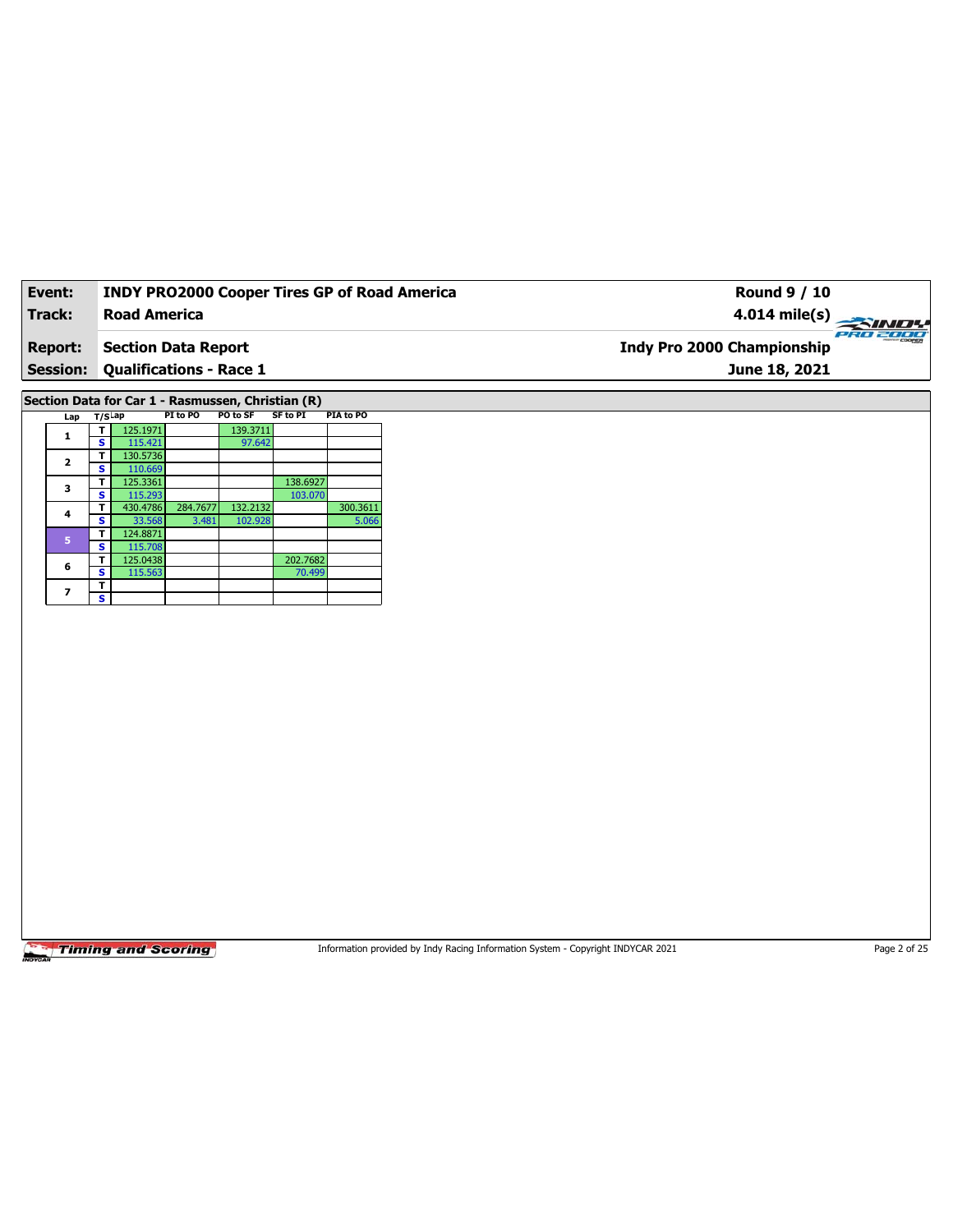| Event:         | <b>INDY PRO2000 Cooper Tires GP of Road America</b> | <b>Round 9 / 10</b>                           |
|----------------|-----------------------------------------------------|-----------------------------------------------|
| Track:         | <b>Road America</b>                                 | $4.014 \text{ mile(s)}$                       |
| <b>Report:</b> | <b>Section Data Report</b>                          | eRo 2000<br><b>Indy Pro 2000 Championship</b> |
|                | <b>Session: Qualifications - Race 1</b>             | June 18, 2021                                 |
|                | Section Data for Car 11 - Yeany, Hunter (R)         |                                               |

| Lap |              |         | $T/SI12$ to $I13$ $I13$ to $I14$ $I14$ to $SF$ |                  | SF to I1 | <b>I1 to I2</b> | <b>I2 to I3</b> | <b>I3 to I4</b> | 14 to 15 | <b>I5 to 16</b> | <b>16 to 17</b> | <b>I7 to I8</b> | I8 to 19 | <b>I9 to I10</b> | I10 to I11 | I11 to I12 |
|-----|--------------|---------|------------------------------------------------|------------------|----------|-----------------|-----------------|-----------------|----------|-----------------|-----------------|-----------------|----------|------------------|------------|------------|
|     | T            | 5.5620  | 4.2571                                         | 7.7365           |          |                 | 9.1889          | 12.6983         | 10.9270  | 11.8704         | 8.1016          | 11.7458         | 8.1882   | 8.2550           | 8.7732     | 4.0892     |
|     | IS I         | 94.391  | 103.784                                        | 125.497          |          |                 | 102.396         | 132.247         | 92.972   | 95.405          | 94.510          | 114.296         | 136.810  | 144.871          | 92.560     | 117.883    |
|     | Τ.           | 5.2672  | 4.1395                                         | 7.6891           | 6.0837   | 10.0811         | 9.1450          | 12.6590         | 10.7566  | 11.6318         | 7.9793          | 11.7617         | 8.2058   | 8.2734           | 8.8765     | 4.1119     |
|     | S            | 99.673  | 106.732                                        | 126.271          | 138.298  | 117.411         | 102.888         | 132.658         | 94.445   | 97.362          | 95.959          | 114.142         | 136.517  | 144.549          | 91.483     | 117.232    |
|     | T.           | 5.2969  | 4.1869                                         | 7.6840           | 6.0878   | 9.8141          | 9.0652          | 12.6251         | 10.7837  | 11.6684         | 7.9128          | 11.7236         | 8.2354   | 8.2865           | 8.8409     | 4.1100     |
|     | s.           | 99.115  | 105.524                                        | 126.355          | 138.205  | 120.606         | 103.794         | 133.014         | 94.208   | 97.057          | 96.765          | 114.513         | 136.026  | 144.320          | 91.851     | 117.286    |
|     | T.           |         |                                                |                  |          |                 | 10.2877         | 13.9325         | 11.6623  | 12.2612         | 8.4494          | 12.2490         | 8.3057   | 8.3992           | 8.9286     | 4.0980     |
| 4   | s.           |         |                                                |                  |          |                 | 91.460          | 120.532         | 87.111   | 92.365          | 90.620          | 109.601         | 134.875  | 142.384          | 90.949     | 117.629    |
| 5   | T.           | 5.2713  | 4.1510                                         | 7.7262           | 6.0837   | 9.9143          | 9.0860          | 12.6672         | 10.7458  | 11.5960         | 7.9470          | 11.6749         | 8.1572   | 8.2745           | 8.7082     | 4.0832     |
|     | s i          | 99.596  | 106.437                                        | 125.665 <b>I</b> | 138.298  | 119.387         | 103.556         | 132.572         | 94.540   | 97.663          | 96.349          | 114.990         | 137.330  | 144.529          | 93.251     | 118.056    |
| 6   | T.           | 5.2158  | 4.1779                                         | 7.7382           |          |                 | 9.0077          | 12.5204         | 10.6756  | 11.6201         | 7.9754          | 11.7022         | 8.2023   | 8.2859           | 8.7431     | 4.1053     |
|     | s.           | 100.656 | 105.751                                        | 125.470          |          |                 | 104.456         | 134.127         | 95.162   | 97.460          | 96.005          | 114.722         | 136.575  | 144.331          | 92.878     | 117.420    |
|     | Τ            | 5.2730  | 4.2045                                         | 7.7098           |          |                 | 9.0640          | 12.5683         | 10.8137  | 11.6364         | 7.9595          | 11.7521         | 8.2043   | 8.2867           | 8.7736     | 4.0837     |
|     | s.           | 99.564  | 105.082                                        | 125.932          |          |                 | 103.807         | 133.615         | 93.946   | 97.324          | 96.197          | 114.235         | 136.541  | 144.317          | 92.556     | 118.041    |
| 8   | $\mathbf{T}$ | 5.4767  |                                                |                  |          |                 |                 |                 |          |                 |                 |                 |          |                  |            |            |
|     | s l          | 95.861  |                                                |                  |          |                 |                 |                 |          |                 |                 |                 |          |                  |            |            |

Information provided by Indy Racing Information System - Copyright INDYCAR 2021 Page 3 of 25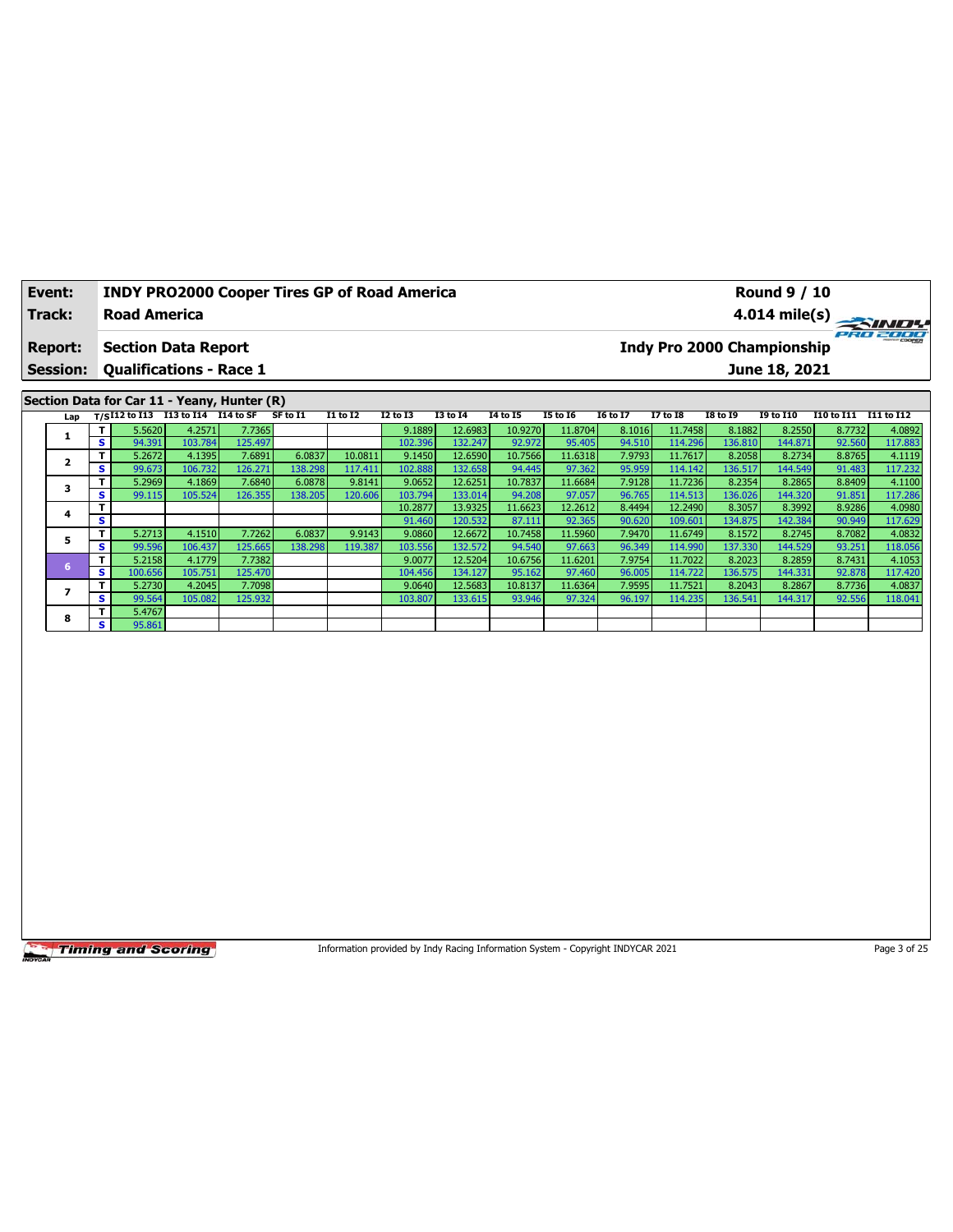| Event:                            | <b>INDY PRO2000 Cooper Tires GP of Road America</b>   | <b>Round 9 / 10</b>                                            |
|-----------------------------------|-------------------------------------------------------|----------------------------------------------------------------|
| Track:                            | <b>Road America</b>                                   | $4.014 \text{ mile(s)}$                                        |
| <b>Report:</b><br><b>Session:</b> | Section Data Report<br><b>Qualifications - Race 1</b> | PRO 2000<br><b>Indy Pro 2000 Championship</b><br>June 18, 2021 |
|                                   |                                                       |                                                                |

**Section Data for Car 11 - Yeany, Hunter (R)**

| Lap                     | $T/S$ ap |          | PI to PO | PO to SF | SF to PI | PIA to PO |
|-------------------------|----------|----------|----------|----------|----------|-----------|
| 1                       | т        | 127.4737 |          | 135.0166 |          |           |
|                         | s        | 113.360  |          | 100.791  |          |           |
| $\overline{\mathbf{2}}$ | т        | 126.6616 |          |          |          |           |
|                         | s        | 114.087  |          |          |          |           |
| 3                       | т        | 126.3213 |          |          | 149.3276 |           |
|                         | s        | 114.394  |          |          | 95.729   |           |
| 4                       | т        | 378.2586 | 224.8022 | 130.4308 |          | 240.5983  |
|                         | s        | 38.202   | 4.410    | 104.334  |          | 6.325     |
| 5                       | т        | 126.0865 |          |          |          |           |
|                         | s        | 114.607  |          |          |          |           |
| $6\phantom{a}$          | т        | 125.8625 |          |          |          |           |
|                         | s        | 114.811  |          |          |          |           |
| 7                       | т        | 126.4148 |          |          | 188.6520 |           |
|                         | S        | 114.309  |          |          | 75.774   |           |
| 8                       | т        |          |          |          |          |           |
|                         | s        |          |          |          |          |           |

**Timing and Scoring** 

Information provided by Indy Racing Information System - Copyright INDYCAR 2021 Page 4 of 25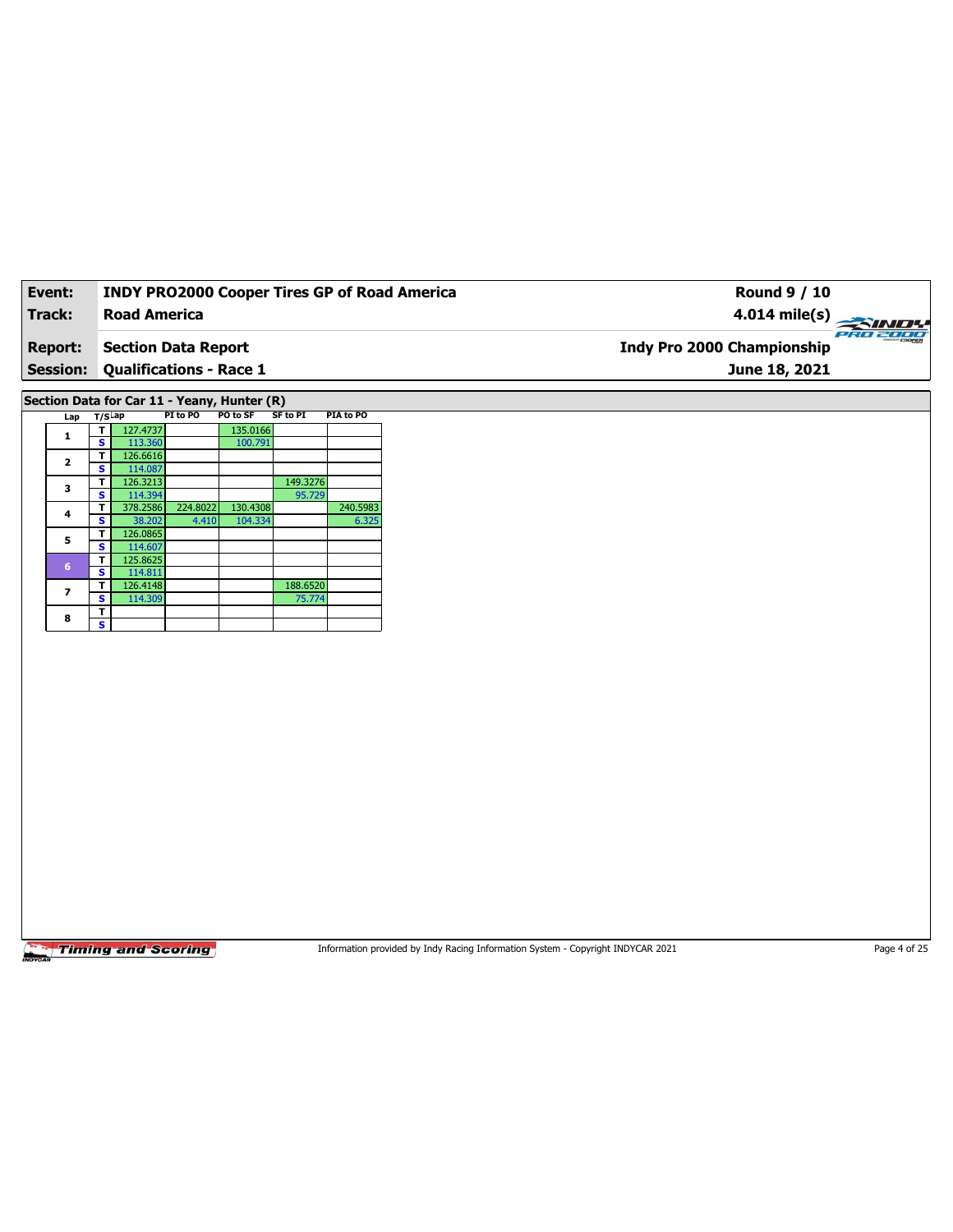| Event:         | <b>INDY PRO2000 Cooper Tires GP of Road America</b> | <b>Round 9 / 10</b>                    |
|----------------|-----------------------------------------------------|----------------------------------------|
| Track:         | <b>Road America</b>                                 | $4.014 \text{ mile(s)}$                |
| <b>Report:</b> | <b>Section Data Report</b>                          | PRO 2000<br>Indy Pro 2000 Championship |
|                | <b>Session: Qualifications - Race 1</b>             | June 18, 2021                          |
|                |                                                     |                                        |
|                | Section Data for Car 18 - McElrea, Hunter           |                                        |

| Lap |    | T/SI12 to I13 | I13 to I14 | I14 to SF | SF to I1 | <b>I1 to I2</b> | <b>I2 to I3</b> | <b>I3 to 14</b> | 14 to 15 | <b>I5 to 16</b> | <b>16 to 17</b> | <b>I7 to I8</b> | <b>I8 to 19</b> | <b>I9 to I10</b> | I10 to I11 | I11 to I12 |
|-----|----|---------------|------------|-----------|----------|-----------------|-----------------|-----------------|----------|-----------------|-----------------|-----------------|-----------------|------------------|------------|------------|
|     |    | 5.2972        | 4.1531     | 7.6046    | 5.9450   | 9.7786          | 9.1333          | 12.4348         | 10.7414  | 11.7611         | 8.0782          | 11.9614         | 8.1880          | 8.1445           | 8.7175     | 4.0968     |
|     | s  | 99.109        | 106.383    | 127.674   | 141.525  | 121.044         | 103.020         | 135.050         | 94.579   | 96.292          | 94.784          | 112.236         | 136.813         | 146.836          | 93.151     | 117.664    |
|     |    | 6.0523        | 4.6997     | 7.8773    | 6.0173   | 9.9137          | 9.1270          | 12.4175         | 10.9265  | 11.7772         | 8.2085          | 11.9553         | 8.1601          | 8.1364           | 8.7970     | 4.1151     |
|     | s  | 86.744        | 94.010     | 123.254   | 139.824  | 119.394         | 103.091         | 135.238         | 92.977   | 96.160          | 93.279          | 112.293         | 137.281         | 146.983          | 92.309     | 117.141    |
| 3   |    |               |            | 7.6318    |          |                 | 9.1149          | 12.3871         | 10.8923  | 11.6572         | 8.0817          | 11.9558         | 8.2016          | 8.1735           | 8.7614     | 4.0735     |
|     | s  |               |            | 127.219   |          |                 | 103.228         | 135.570         | 93.269   | 97.150          | 94.743          | 112.289         | 136.586         | 146.315          | 92.684     | 118.337    |
| 4   |    | 5.2859        | 4.3277     | 7.6775    |          |                 | 9.1010          | 12.3764         | 10.8709  | 11.6676         | 8.1076          | 11.9927         | 8.1855          | 8.2006           | 8.8072     | 4.1029     |
|     | s  | 99.321        | 102.091    | 126.462   |          |                 | 103.385         | 135.687         | 93.452   | 97.064          | 94.440          | 111.943         | 136.855         | 145.832          | 92.202     | 117.489    |
|     |    | 5.3626        |            |           |          |                 | 9.6810          | 12.5214         | 11.5181  | 11.9725         | 8.2839          | 11.9457         | 8.1805          | 8.1850           | 8.7291     | 4.0704     |
|     | s. | 97.900        |            |           |          |                 | 97.191          | 134.116         | 88.201   | 94.592          | 92.430          | 112.384         | 136.939         | 146.110          | 93.027     | 118.427    |
| 6   |    | 5.2291        | 4.1726     | 7.6292    |          |                 | 8.9693          | 12.4342         | 10.8694  | 11.6715         | 7.9900          | 11.8222         | 8.1390          | 8.1564           | 8.6931     | 4.0855     |
|     | s  | 100.400       | 105.886    | 127.262   |          |                 | 104.903         | 135.056         | 93.465   | 97.031          | 95.830          | 113.558         | 137.637         | 146.622          | 93.413     | 117.989    |
|     |    | 5.2256        | 4.1725     | 7.6355    | 5.9728   | 9.7393          | 8.9919          | 12.3268         | 10.7143  | 11.5449         | 8.0348          | 11.8362         | 8.1512          | 8.1438           | 8.6726     | 4.0734     |
|     | s  | 100.467       | 105.888    | 127.157   | 140.866  | 121.532         | 104.640         | 136.233         | 94.818   | 98.095          | 95.296          | 113.423         | 137.431         | 146.849          | 93.633     | 118.340    |
| 8   |    | 5.3113        | 4.1837     | 7.6196    | 5.9718   | 9.7634          | 8.9778          | 12.3611         | 10.8334  | 11.8580         | 8.4858          | 15.2564         | 8.7938          | 8.8405           | 8.9994     | 4.3187     |
|     | s  | 98.846        | 105.605    | 127.423   | 140.889  | 121.232         | 104.804         | 135.855         | 93.776   | 95.505          | 90.231          | 87.996          | 127.388         | 135.276          | 90.233     | 111.618    |
| 9   |    | 5.6293        |            |           |          |                 |                 |                 |          |                 |                 |                 |                 |                  |            |            |
|     | s. | 93.262        |            |           |          |                 |                 |                 |          |                 |                 |                 |                 |                  |            |            |

Information provided by Indy Racing Information System - Copyright INDYCAR 2021 Page 5 of 25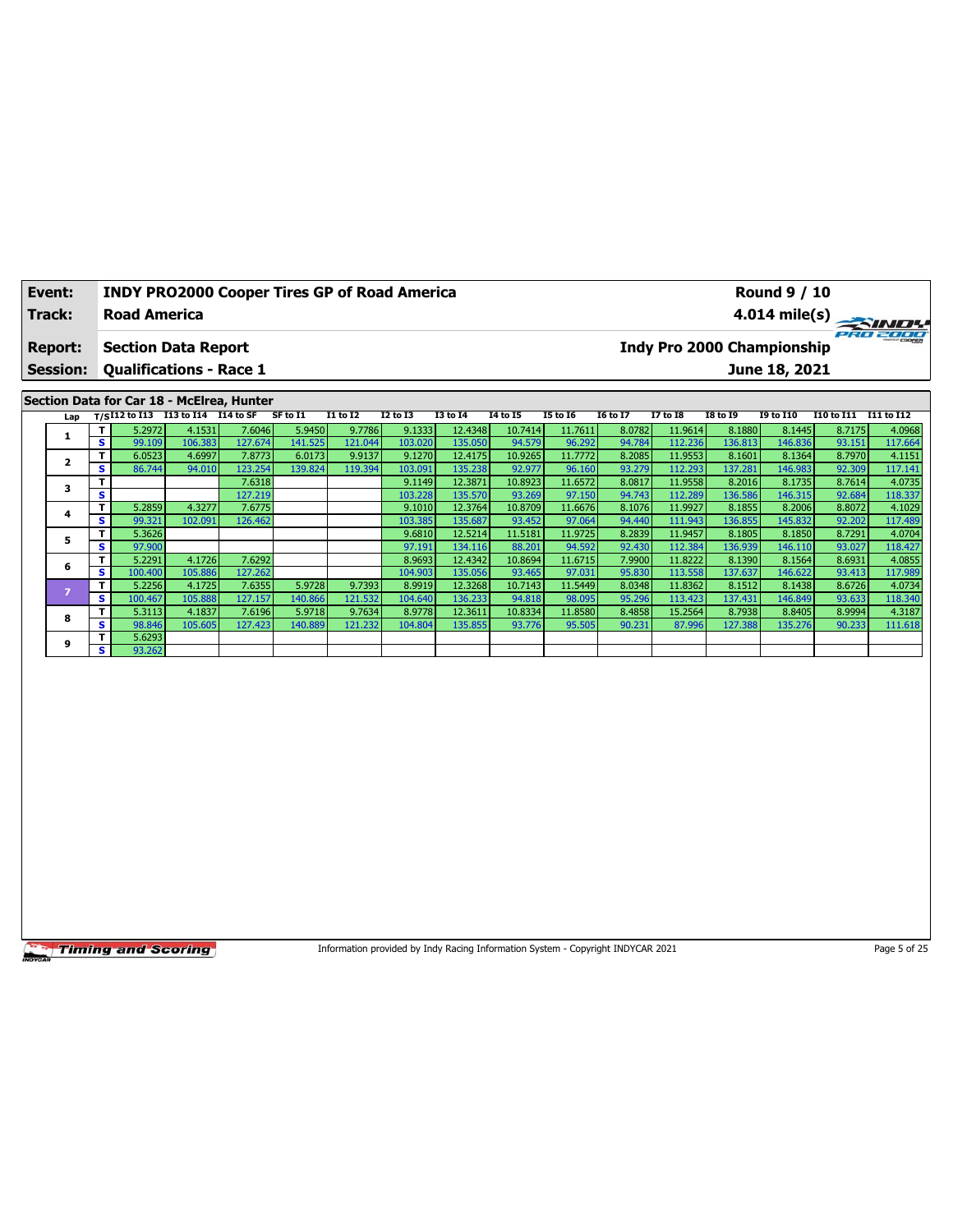| Event:          | <b>INDY PRO2000 Cooper Tires GP of Road America</b> | Round 9 / 10                                            |
|-----------------|-----------------------------------------------------|---------------------------------------------------------|
| <b>Track:</b>   | <b>Road America</b>                                 | $4.014 \text{ mile(s)} \rightarrow 4.014 \text{ miles}$ |
| <b>Report:</b>  | Section Data Report                                 | PRO 2000<br><b>Indy Pro 2000 Championship</b>           |
| <b>Session:</b> | <b>Qualifications - Race 1</b>                      | June 18, 2021                                           |
|                 |                                                     |                                                         |

**Section Data for Car 18 - McElrea, Hunter**

| Lap            | $T/S$ Lap |          | PI to PO | PO to SF | <b>SF to PI</b> | PIA to PO |
|----------------|-----------|----------|----------|----------|-----------------|-----------|
| 1              | т         | 126.0355 |          | 132.6408 |                 |           |
|                | s         | 114.653  |          | 102.596  |                 |           |
| $\overline{2}$ | т         | 128.1809 |          |          |                 |           |
|                | S         | 112.734  |          |          |                 |           |
| 3              | т         | 126.4165 |          |          |                 |           |
|                | S         | 114.308  |          |          |                 |           |
| 4              | т         | 126.6524 |          |          | 139.0569        |           |
|                | s         | 114.095  |          |          | 102.800         |           |
| 5              | т         | 219.9854 | 80.8697  | 126.4510 |                 | 96.4066   |
|                | s         | 65.688   | 12.259   | 107.618  |                 | 15.785    |
| 6              | т         | 125.5989 |          |          |                 |           |
|                | s         | 115.052  |          |          |                 |           |
| $\overline{z}$ | т         | 125.2356 |          |          |                 |           |
|                | Ś         | 115.386  |          |          |                 |           |
| 8              | т         | 131.5747 |          |          | 172.4206        |           |
|                | S         | 109.827  |          |          | 82.908          |           |
| 9              | т         |          |          |          |                 |           |
|                | s         |          |          |          |                 |           |

**Timing and Scoring** 

Information provided by Indy Racing Information System - Copyright INDYCAR 2021 Page 6 of 25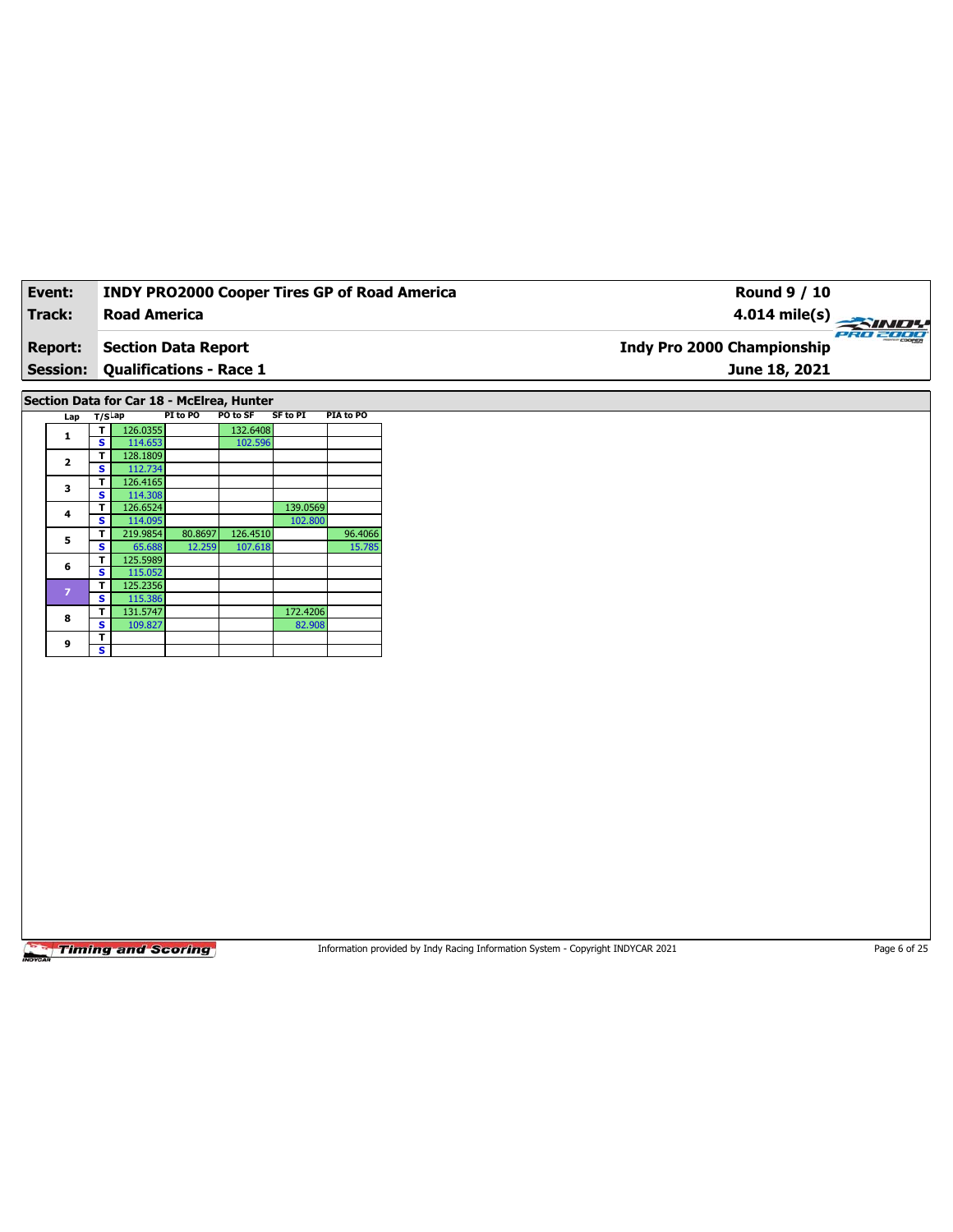| Event:                            |   |                     |                                                              | <b>INDY PRO2000 Cooper Tires GP of Road America</b> |          |                 |                 |                 |          | <b>Round 9 / 10</b>                                     |                 |                 |                 |                   |            |              |
|-----------------------------------|---|---------------------|--------------------------------------------------------------|-----------------------------------------------------|----------|-----------------|-----------------|-----------------|----------|---------------------------------------------------------|-----------------|-----------------|-----------------|-------------------|------------|--------------|
| Track:                            |   | <b>Road America</b> |                                                              |                                                     |          |                 |                 |                 |          |                                                         |                 |                 |                 | 4.014 mile(s) $-$ |            | <b>SINDY</b> |
| <b>Report:</b><br><b>Session:</b> |   |                     | <b>Section Data Report</b><br><b>Qualifications - Race 1</b> |                                                     |          |                 |                 |                 |          | PRO 2000<br>Indy Pro 2000 Championship<br>June 18, 2021 |                 |                 |                 |                   |            |              |
|                                   |   |                     |                                                              |                                                     |          |                 |                 |                 |          |                                                         |                 |                 |                 |                   |            |              |
|                                   |   |                     |                                                              | Section Data for Car 21 - Simpson, Kyffin (R)       |          |                 |                 |                 |          |                                                         |                 |                 |                 |                   |            |              |
|                                   |   |                     | Lap T/SI12 to I13 113 to I14 I14 to SF                       |                                                     | SF to I1 | <b>I1 to I2</b> | <b>I2 to I3</b> | <b>I3 to I4</b> | 14 to 15 | <b>I5 to 16</b>                                         | <b>16 to 17</b> | <b>I7 to I8</b> | <b>I8 to 19</b> | <b>I9 to I10</b>  | I10 to I11 | I11 to I12   |
|                                   |   | 5.4856              | 4.1619                                                       | 7.5226                                              | 5.8771   | 9.8981          | 9.1756          | 12.3050         | 10.9470  | 11.6926                                                 | 8.1511          | 11.9542         | 8.1044          | 8.0706            | 8.7814     | 4.0430       |
|                                   | s | 95.705              | 106.158                                                      | 129.066                                             | 143.160  | 119.582         | 102.545         | 136.474         | 92.803   | 96.856                                                  | 93.936          | 112.304         | 138.225         | 148.181           | 92.473     | 119.230      |
|                                   |   | 5.3593              | 4.1087                                                       | 7.5097                                              | 5.8789   | 9.8489          | 9.1408          | 12.2951         | 10.7176  | 11.7064                                                 | 8.1217          | 11.8833         | 8.0916          | 8.0481            | 8.7930     | 4.0372       |

|   |     | 5.3593 | 4.1087  | 7.5097  | 5.8789 l | 9.8489  | 9.1408  | 12.2951 | 10.7176 | 11.7064 | 8.1217 | 11.88331 | 8.09161 | 8.0481  | 8.79301 | 4.0372  |
|---|-----|--------|---------|---------|----------|---------|---------|---------|---------|---------|--------|----------|---------|---------|---------|---------|
|   | s.  | 97.961 | 107.532 | 129.287 | 143.116  | 120.180 | 102.935 | 136.584 | 94.789  | 96.742  | 94.276 | 112.974  | 138.443 | 148.595 | 92.351  | 119.401 |
|   | т.  | 5.3354 | 4.1374  | 7.5013  | 5.8776   | 9.8577  | 9.2068  | 12.4438 | 10.7478 | 11.8297 | 8.1127 | 11.9289  | 8.1021  | 8.0547  | 8.9103  | 4.0575  |
|   | s i | 98.399 | 106.786 | 129.432 | 143.147  | 120.072 | 102.197 | 134.952 | 94.523  | 95.734  | 94.381 | 112.542  | 138.264 | 148.473 | 91.136  | 118.804 |
|   |     | 5.5031 |         |         |          |         | 11.5899 | 12.9680 | 14.7518 | 13.0653 | 8.5412 | 11.8626  | 8.0097  | 7.9936  | 8.7865  | 4.0307  |
|   | s i | 95.401 |         |         |          |         | 81.184  | 129.497 | 68.867  | 86.680  | 89.646 | 113.171  | 139.859 | 149.608 | 92.420  | 119.593 |
|   |     | 5.2991 | 4.0931  | 7.5098  | 5.8793   | 9.8790  | 9.2169  | 12.2211 | 10.7791 | 11.5977 | 7.9799 | 11.7831  | 8.0632  | 8.0308  | 8.6684  | 4.0371  |
|   | s.  | 99.073 | 107.942 | 129.286 | 143.106  | 119.813 | 102.085 | 137.411 | 94.248  | 97.649  | 95.951 | 113.934  | 138.931 | 148.915 | 93.679  | 119.404 |
| 6 |     | 5.3016 | 4.0969  | 7.4867  | 5.8795   | 9.8531  | 9.0866  | 12.2165 | 10.7254 | 11.7614 | 8.1072 | 11.8703  | 8.0770  | 8.0471  | 8.7693  | 4.0491  |
|   | s i | 99.027 | 107.842 | 129.685 | 143.101  | 120.128 | 103.549 | 137.463 | 94.720  | 96.290  | 94.445 | 113.097  | 138.693 | 148.614 | 92.601  | 119.050 |
|   |     | 5.4702 |         |         |          |         |         |         |         |         |        |          |         |         |         |         |
|   | s i | 95.975 |         |         |          |         |         |         |         |         |        |          |         |         |         |         |

Information provided by Indy Racing Information System - Copyright INDYCAR 2021 Page 7 of 25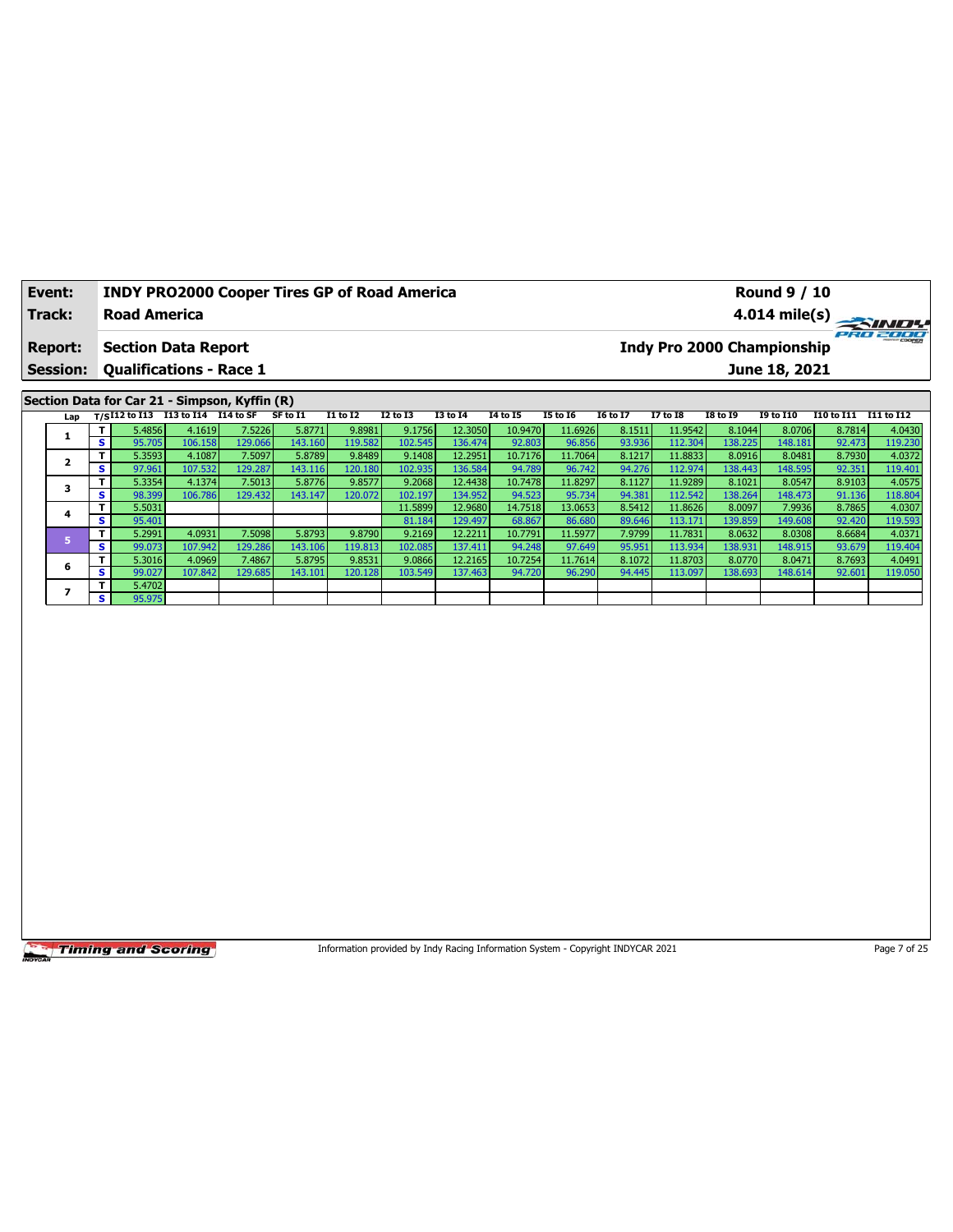| Event:          | <b>INDY PRO2000 Cooper Tires GP of Road America</b> | Round 9 / 10                                  |
|-----------------|-----------------------------------------------------|-----------------------------------------------|
| Track:          | <b>Road America</b>                                 | 4.014 mile(s) $\rightarrow$                   |
| <b>Report:</b>  | <b>Section Data Report</b>                          | PRO 2000<br><b>Indy Pro 2000 Championship</b> |
| <b>Session:</b> | <b>Qualifications - Race 1</b>                      | June 18, 2021                                 |
|                 |                                                     |                                               |
|                 |                                                     |                                               |

**Section Data for Car 21 - Simpson, Kyffin (R)**

| Lap            | T/S <sup>Lap</sup> |          | PI to PO | PO to SF | SF to PI | <b>PIA to PO</b> |
|----------------|--------------------|----------|----------|----------|----------|------------------|
| 1              |                    | 126.1702 |          | 131.3625 |          |                  |
|                | s                  | 114.531  |          | 103.594  |          |                  |
| $\overline{2}$ | т                  | 125.5403 |          |          |          |                  |
|                | s                  | 115.106  |          |          |          |                  |
| 3              | т                  | 126.1037 |          |          | 138.6804 |                  |
|                | s                  | 114.591  |          |          | 103.079  |                  |
| 4              | т                  | 492.3214 | 347.0375 | 132.6351 |          | 362.8226         |
|                | s                  | 29.352   | 2.857    | 102.600  |          | 4.194            |
| 5              | т                  | 125.0376 |          |          |          |                  |
|                | s                  | 115.568  |          |          |          |                  |
| 6              | т                  | 125.3277 |          |          | 207.1554 |                  |
|                | s                  | 115.301  |          |          | 69.006   |                  |
| 7              | т                  |          |          |          |          |                  |
|                | s                  |          |          |          |          |                  |

**Timing and Scoring** 

Information provided by Indy Racing Information System - Copyright INDYCAR 2021 Page 8 of 25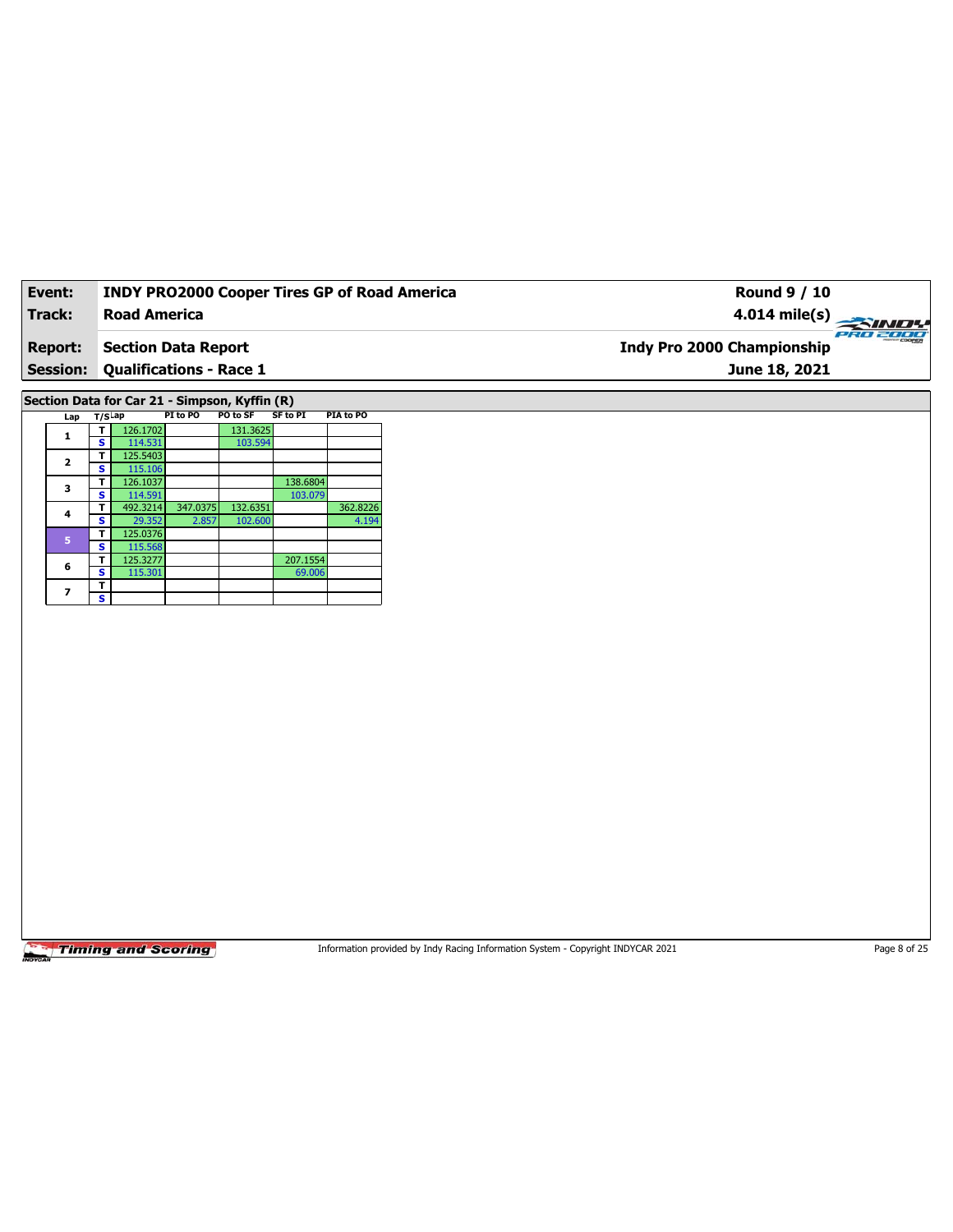| <b>Round 9 / 10</b>                                                                                                                                                                               |                                     |
|---------------------------------------------------------------------------------------------------------------------------------------------------------------------------------------------------|-------------------------------------|
|                                                                                                                                                                                                   |                                     |
| <b>Indy Pro 2000 Championship</b>                                                                                                                                                                 |                                     |
| June 18, 2021                                                                                                                                                                                     |                                     |
|                                                                                                                                                                                                   |                                     |
| <b>INDY PRO2000 Cooper Tires GP of Road America</b><br><b>Road America</b><br><b>Section Data Report</b><br><b>Session: Qualifications - Race 1</b><br>Section Data for Car 22 - Sulaiman, Manuel | $4.014 \text{ mile(s)}$<br>PRO 2000 |

| Lap |          |        | $T/SI12$ to I13 I13 to I14 I14 to SF |         | SF to I1 | <b>I1 to I2</b> | I2 to I3 | <b>I3 to I4</b> | 14 to 15 | <b>I5 to 16</b> | 16 to 17 | <b>I7 to I8</b> | I8 to 19 | <b>I9 to I10</b> | I10 to I11 I11 to I12 |         |
|-----|----------|--------|--------------------------------------|---------|----------|-----------------|----------|-----------------|----------|-----------------|----------|-----------------|----------|------------------|-----------------------|---------|
|     |          | 5.3688 | 4.0991                               | 7.4928  |          |                 | 9.1053   | 12.2855         | 10.8362  | 11.5813         | 7.9872   | 11.8093         | 8.0713   | 8.0294           | 8.7416                | 4.0346  |
|     | s.       | 97.787 | 107.784                              | 129.579 |          |                 | 103.336  | 136.691         | 93.751   | 97.787          | 95.864   | 113.682         | 138.791  | 148.941          | 92.894                | 119.478 |
|     |          | 5.4035 | 4.1231                               | 7.5129  | 5.8608   | 9.8140          | 9.0201   | 12.1674         | 10.6612  | 11.7498         | 8.2073   | 13.9980         | 8.2259   | 8.1012           | 8.7441                | 4.0324  |
|     | s.       | 97.159 | 107.157                              | 129.232 | 143.558  | 120.607         | 104.312  | 138.018         | 95.290   | 96.385          | 93.293   | 95.907          | 136.183  | 147.621          | 92.868                | 119.543 |
|     |          | 5.3283 | 4.1259                               | 7.5122  | 5.8798   | 9.7831          | 9.1133   | 12.2625         | 10.8298  | 11.6252         | 7.9965   | 11.8511         | 8.0717   | 8.0400           | 8.7544                | 4.0474  |
|     | s.       | 98.530 | 107.084                              | 129.244 | 143.094  | 120.988         | 103.246  | 136.947         | 93.807   | 97.418          | 95.752   | 113.281         | 138.785  | 148.745          | 92.759                | 119.100 |
| 4   | T.       | 5.4268 |                                      |         |          |                 | 9.9404   | 12.5446         | 11.2359  | 12.2505         | 8.3921   | 11.7699         | 8.0399   | 8.0638           | 8.6607                | 4.0445  |
|     | s.       | 96.742 |                                      |         |          |                 | 94.655   | 133.868         | 90.416   | 92.445          | 91.238   | 114.062         | 139.333  | 148.306          | 93.762                | 119.185 |
|     |          | 5.3060 | 4.0913                               | 7.5379  | 5.8915   | 9.7389          | 8.9642   | 12.2233         | 10.7398  | 11.5250         | 7.8988   | 11.7389         | 8.0628   | 8.0809           | 8.6741                | 4.0502  |
|     | <b>S</b> | 98.945 | 107.990                              | 128.804 | 142.810  | 121.537         | 104.963  | 137.387         | 94.593   | 98.265          | 96.936   | 114.363         | 138.938  | 147.992          | 93.617                | 119.018 |
|     | T.       |        |                                      | 7.5831  | 5.9043   | 9.7103          | 8.9596   | 12.2434         | 10.6442  | 11.5870         | 8.0050   | 11.8844         | 8.0826   | 8.0907           | 8.6956                | 4.0510  |
| 6   | s        |        |                                      | 128.036 | 142.500  | 121.895         | 105.017  | 137.161         | 95.443   | 97.739          | 95.650   | 112.963         | 138.597  | 147.813          | 93.386                | 118.994 |
|     |          | 5.5645 |                                      |         |          |                 |          |                 |          |                 |          |                 |          |                  |                       |         |
|     | <b>S</b> | 94.348 |                                      |         |          |                 |          |                 |          |                 |          |                 |          |                  |                       |         |

Information provided by Indy Racing Information System - Copyright INDYCAR 2021 Page 9 of 25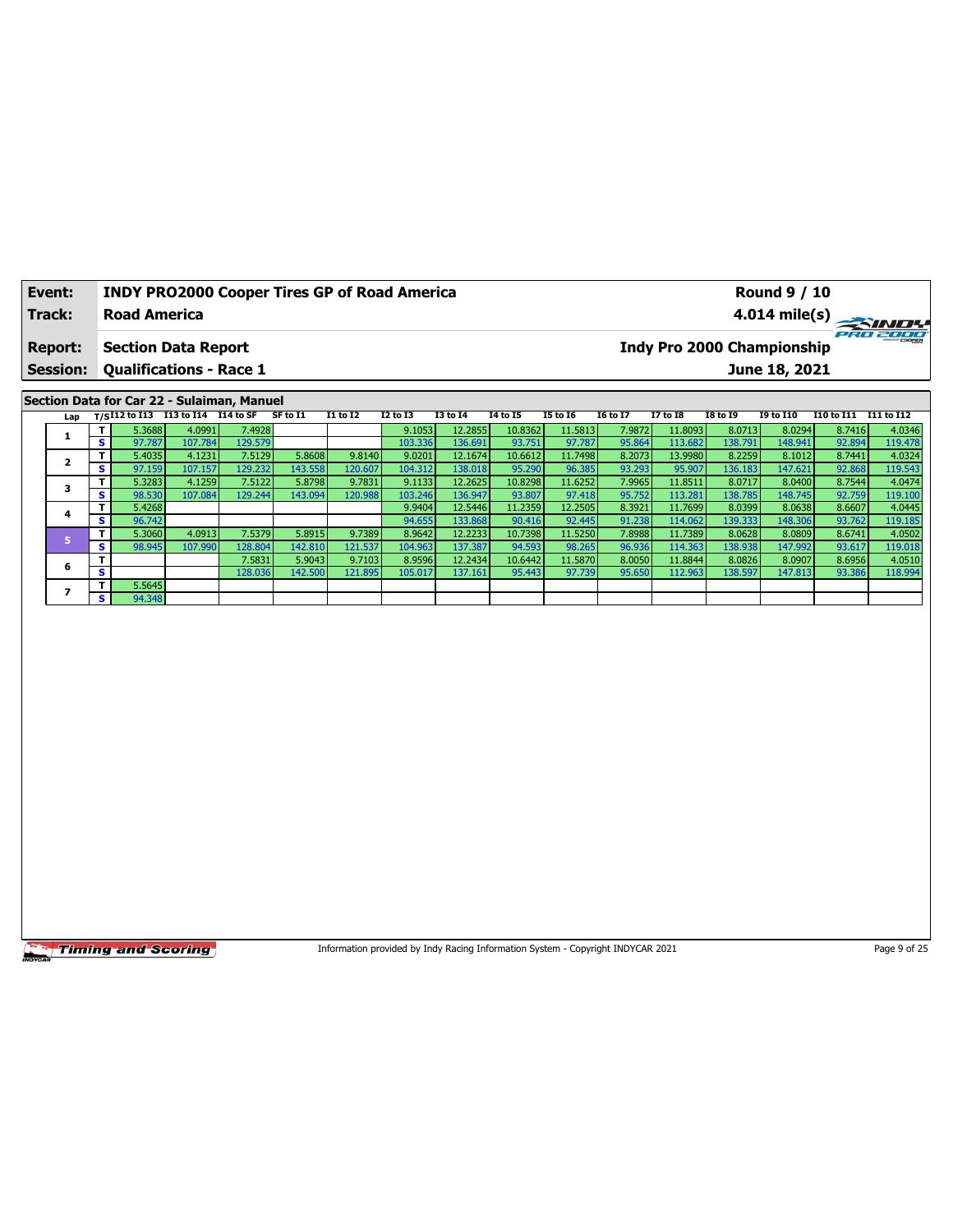| Event:          | <b>INDY PRO2000 Cooper Tires GP of Road America</b> | Round 9 / 10                                  |
|-----------------|-----------------------------------------------------|-----------------------------------------------|
| Track:          | <b>Road America</b>                                 | 4.014 mile(s) $\rightarrow$                   |
| <b>Report:</b>  | <b>Section Data Report</b>                          | PRO 2000<br><b>Indy Pro 2000 Championship</b> |
| <b>Session:</b> | <b>Qualifications - Race 1</b>                      | June 18, 2021                                 |
|                 |                                                     |                                               |

**Section Data for Car 22 - Sulaiman, Manuel**

| Lap                     | $T/S$ ap |          | PI to PO | PO to SF | SF to PI | PIA to PO |
|-------------------------|----------|----------|----------|----------|----------|-----------|
| 1                       |          | 125.0728 |          | 127.9319 |          |           |
|                         | s        | 115.536  |          | 106.372  |          |           |
| $\overline{\mathbf{2}}$ | т        | 127.6217 |          |          |          |           |
|                         | s        | 113.228  |          |          |          |           |
| 3                       | т        | 125.2212 |          |          | 138.5902 |           |
|                         | s        | 115.399  |          |          | 103.146  |           |
| 4                       | т        | 479.4252 | 340.3185 | 125.7065 |          | 355.8476  |
|                         | s        | 30.141   | 2.913    | 108.255  |          | 4.276     |
| 5                       | т        | 124.5236 |          |          |          |           |
|                         | s        | 116.045  |          |          |          |           |
| 6                       | т        | 124.9608 |          |          | 213.8142 |           |
|                         | s        | 115.639  |          |          | 66.857   |           |
|                         | т        |          |          |          |          |           |
| 7                       | s        |          |          |          |          |           |

**Timing and Scoring** 

Information provided by Indy Racing Information System - Copyright INDYCAR 2021 Page 10 of 25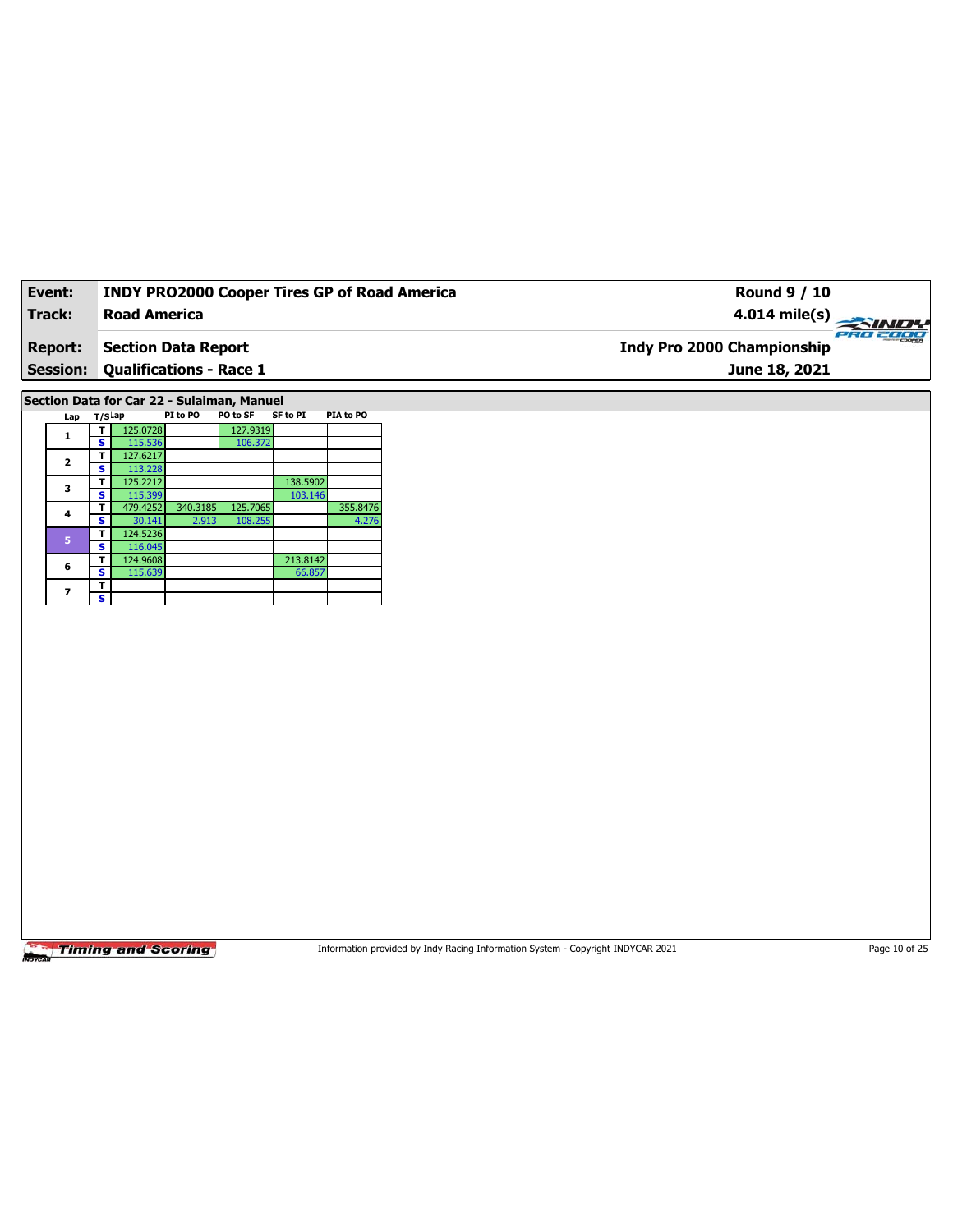| Event:          | <b>INDY PRO2000 Cooper Tires GP of Road America</b>    |          |                            |                         |          | <b>Round 9 / 10</b> |          |                 |          |                 |               |                       |  |
|-----------------|--------------------------------------------------------|----------|----------------------------|-------------------------|----------|---------------------|----------|-----------------|----------|-----------------|---------------|-----------------------|--|
| Track:          | <b>Road America</b>                                    |          |                            | $4.014 \text{ mile(s)}$ |          |                     |          |                 |          |                 |               |                       |  |
| <b>Report:</b>  | <b>Section Data Report</b>                             |          | Indy Pro 2000 Championship |                         |          |                     |          |                 |          | ero zoor        |               |                       |  |
| <b>Session:</b> | <b>Qualifications - Race 1</b>                         |          |                            |                         |          |                     |          |                 |          |                 | June 18, 2021 |                       |  |
|                 |                                                        |          |                            |                         |          |                     |          |                 |          |                 |               |                       |  |
|                 | Section Data for Car 3 - Roe, James (R)                |          |                            |                         |          |                     |          |                 |          |                 |               |                       |  |
|                 | $1.45$ $T/6$ $112$ to $113$ $113$ to $114$ $114$ to SF | SF to T1 | T1 to T2                   | 12 to 13                | T3 to T4 | <b>14 to 15</b>     | T5 to T6 | <b>I6 to 17</b> | 17 to 18 | <b>TR to TQ</b> | TQ to T10     | T10 to T11 T11 to T12 |  |

|   | Lap | $T/S$ I12 to I13 I13 to I14 I14 to SF |         |         | SF to I1 | I1 to I2 | I2 to I3 | I3 to I4 | 14 to 15 | <b>I5 to 16</b> | 16 to 17 | <b>I7 to I8</b> | I8 to 19 | <b>I9 to I10</b> | I10 to I11 | <b>I11 to I12</b> |
|---|-----|---------------------------------------|---------|---------|----------|----------|----------|----------|----------|-----------------|----------|-----------------|----------|------------------|------------|-------------------|
|   |     | T.<br>5.3144                          | 4.0806  | 7.5211  | 5.8968   | 9.6515   | 9.0151   | 12.2943  | 10.8105  | 11.6731         | 8.0608   | 11.7693         | 8.0243   | 8.0078           | 8.7664     | 4.0576            |
|   |     | s.<br>98.788                          | 108.273 | 129.091 | 142.681  | 122.638  | 104.370  | 136.593  | 93.974   | 97.018          | 94.988   | 114.068         | 139.604  | 149.343          | 92.632     | 118.801           |
|   |     | T.<br>5.3115                          | 4.1768  | 7.5876  | 5.9188   | 9.6524   | 9.0930   | 12.3003  | 10.8219  | 11.5726         | 8.0402   | 11.7862         | 8.0280   | 7.9799           | 8.8761     | 4.0508            |
|   |     | s<br>98.842                           | 105.779 | 127.960 | 142.151  | 122.626  | 103.476  | 136.527  | 93.875   | 97.860          | 95.232   | 113.904         | 139.540  | 149.865          | 91.487     | 119.000           |
|   |     | Τ<br>5.3075                           | 4.1527  | 7.5409  |          |          | 8.9977   | 12.3083  | 10.7250  | 11.7051         | 8.0610   | 11.9008         | 8.0839   | 8.0935           | 8.7775     | 4.0450            |
|   |     | s<br>98.917                           | 106.393 | 128.752 |          |          | 104.572  | 136.438  | 94.723   | 96.753          | 94.986   | 112.808         | 138.575  | 147.762          | 92.514     | 119.171           |
| 4 |     | T.<br>5.3411                          | 4.2147  | 7.5993  | 5.9581   | 9.6914   | 9.0641   | 12.3305  | 10.8076  | 11.6623         | 8.1640   | 11.9071         | 8.1172   | 8.1632           | 8.8436     | 4.0629            |
|   |     | s<br>98.294                           | 104.828 | 127.763 | 141.213  | 122.133  | 103.806  | 136.192  | 94.000   | 97.108          | 93.788   | 112.748         | 138.007  | 146.500          | 91.823     | 118.646           |
|   |     | T<br>5.3738                           |         |         |          |          | 9.5930   | 12.6658  | 11.2395  | 11.9777         | 8.4690   | 14.1829         | 9.5843   | 8.3592           | 8.7602     | 4.0241            |
|   |     | s.<br>97.696                          |         |         |          |          | 98.083   | 132.587  | 90.387   | 94.551          | 90.410   | 94.656          | 116.881  | 143.065          | 92.697     | 119.790           |
| 6 |     | T.<br>5.2383                          | 4.1214  | 7.5777  | 5.9659   | 9.6392   | 9.0404   | 12.3883  | 10.8325  | 11.6014         | 7.9878   | 11.6963         | 8.0452   | 8.1168           | 8.7305     | 4.0443            |
|   |     | s.<br>100.223                         | 107.201 | 128.127 | 141.029  | 122.794  | 104.078  | 135.557  | 93.783   | 97.618          | 95.856   | 114.780         | 139.242  | 147.338          | 93.012     | 119.191           |
|   |     | т<br>5.2321                           | 4.1952  | 7.6231  | 5.9770   | 9.7215   | 9.0556   | 12.3532  | 10.7462  | 11.6062         | 8.0534   | 11.73981        | 8.0833   | 8.1155           | 8.8525     | 4.0803            |
|   |     | s.<br>100.342                         | 105.315 | 127.364 | 140.767  | 121.754  | 103.904  | 135.942  | 94.537   | 97.577          | 95.076   | 114.355         | 138.585  | 147.361          | 91.731     | 118.140           |
| 8 |     | 5.2933<br>T.                          | 4.2082  | 7.6183  | 5.9633   | 9.7962   | 9.1494   | 12.3994  | 10.8622  | 11.5828         | 8.1446   | 11.9434         | 8.7030   | 11.6586          | 10.7535    | 5.2168            |
|   |     | s<br>99.182                           | 104.990 | 127.444 | 141.090  | 120.826  | 102.838  | 135.435  | 93.527   | 97.774          | 94.011   | 112.405         | 128.717  | 102.577          | 75.515     | 92.403            |
| 9 |     | т<br>6.6081                           |         |         |          |          |          |          |          |                 |          |                 |          |                  |            |                   |
|   |     | s l<br>79.448                         |         |         |          |          |          |          |          |                 |          |                 |          |                  |            |                   |

Information provided by Indy Racing Information System - Copyright INDYCAR 2021 Page 11 of 25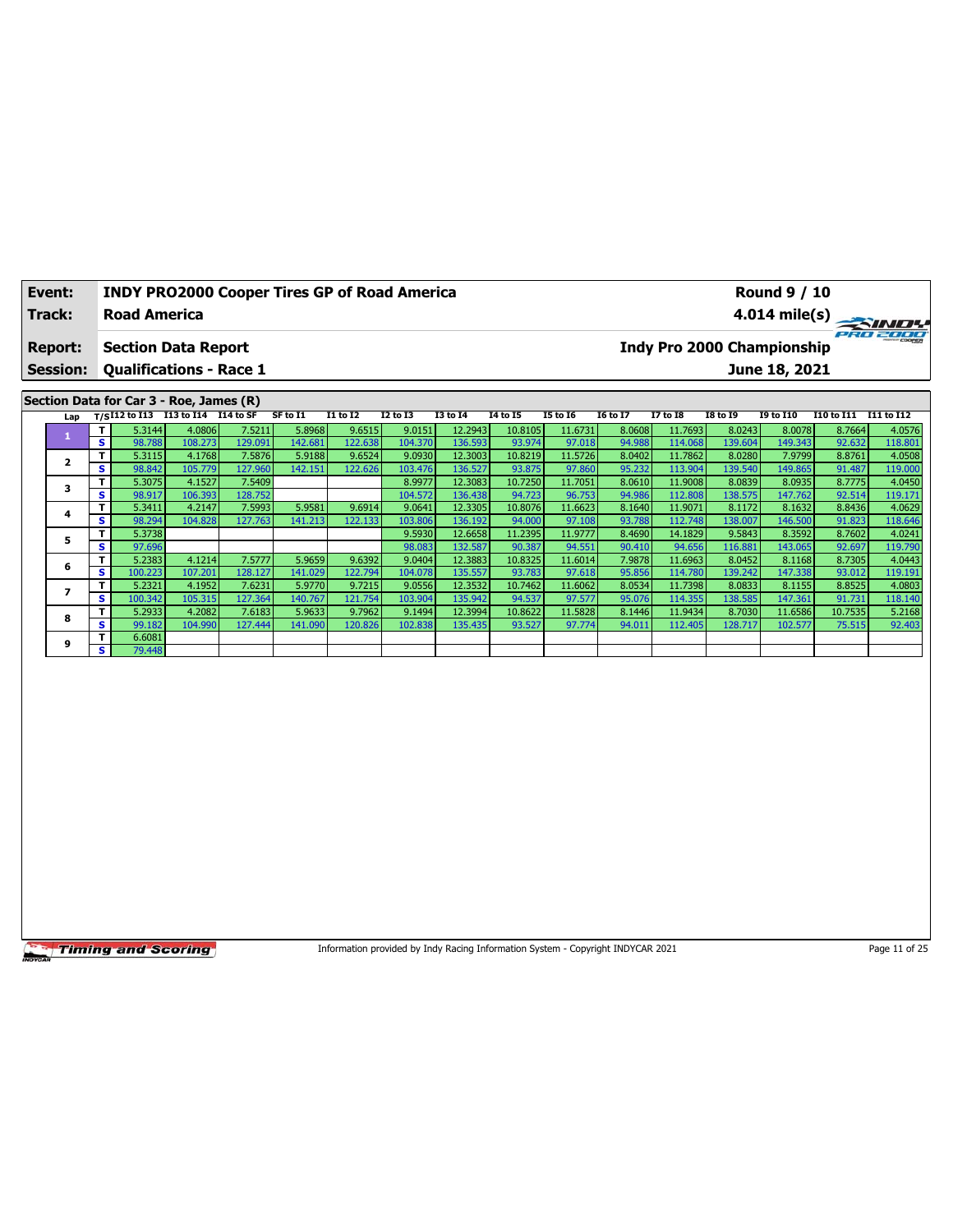| Event:          | <b>INDY PRO2000 Cooper Tires GP of Road America</b> | Round 9 / 10                                  |
|-----------------|-----------------------------------------------------|-----------------------------------------------|
| Track:          | <b>Road America</b>                                 | $4.014 \text{ mile(s)}$                       |
| <b>Report:</b>  | Section Data Report                                 | PRO 2000<br><b>Indy Pro 2000 Championship</b> |
| <b>Session:</b> | Qualifications - Race 1                             | June 18, 2021                                 |
|                 |                                                     |                                               |

**Section Data for Car 3 - Roe, James (R)**

| Lap            | $T/S$ Lap |          | PI to PO | PO to SF | <b>SF to PI</b> | PIA to PO |
|----------------|-----------|----------|----------|----------|-----------------|-----------|
| 1              | т         | 124.9436 |          | 132.2003 |                 |           |
|                | s         | 115.655  |          | 102.938  |                 |           |
| $\overline{2}$ | T         | 125.1961 |          |          |                 |           |
|                | s         | 115.422  |          |          |                 |           |
| 3              | т         | 125.2847 |          |          |                 |           |
|                | S         | 115.341  |          |          |                 |           |
| 4              | т         | 125.9271 |          |          | 137.3747        |           |
|                | S         | 114.752  |          |          | 104.058         |           |
| 5              | т         | 294.6216 | 153.1798 | 129.7765 |                 | 168.4055  |
|                | s         | 49.047   | 6.472    | 104.860  |                 | 9.036     |
| 6              | Т         | 125.0260 |          |          |                 |           |
|                | s         | 115.579  |          |          |                 |           |
| 7              | т         | 125.4349 |          |          |                 |           |
|                | s         | 115.202  |          |          |                 |           |
| 8              | т         | 133.2930 |          |          | 161.4701        |           |
|                | s         | 108.411  |          |          | 88.530          |           |
|                | т         |          |          |          |                 |           |
| 9              | s         |          |          |          |                 |           |

**Timing and Scoring** 

Information provided by Indy Racing Information System - Copyright INDYCAR 2021 Page 12 of 25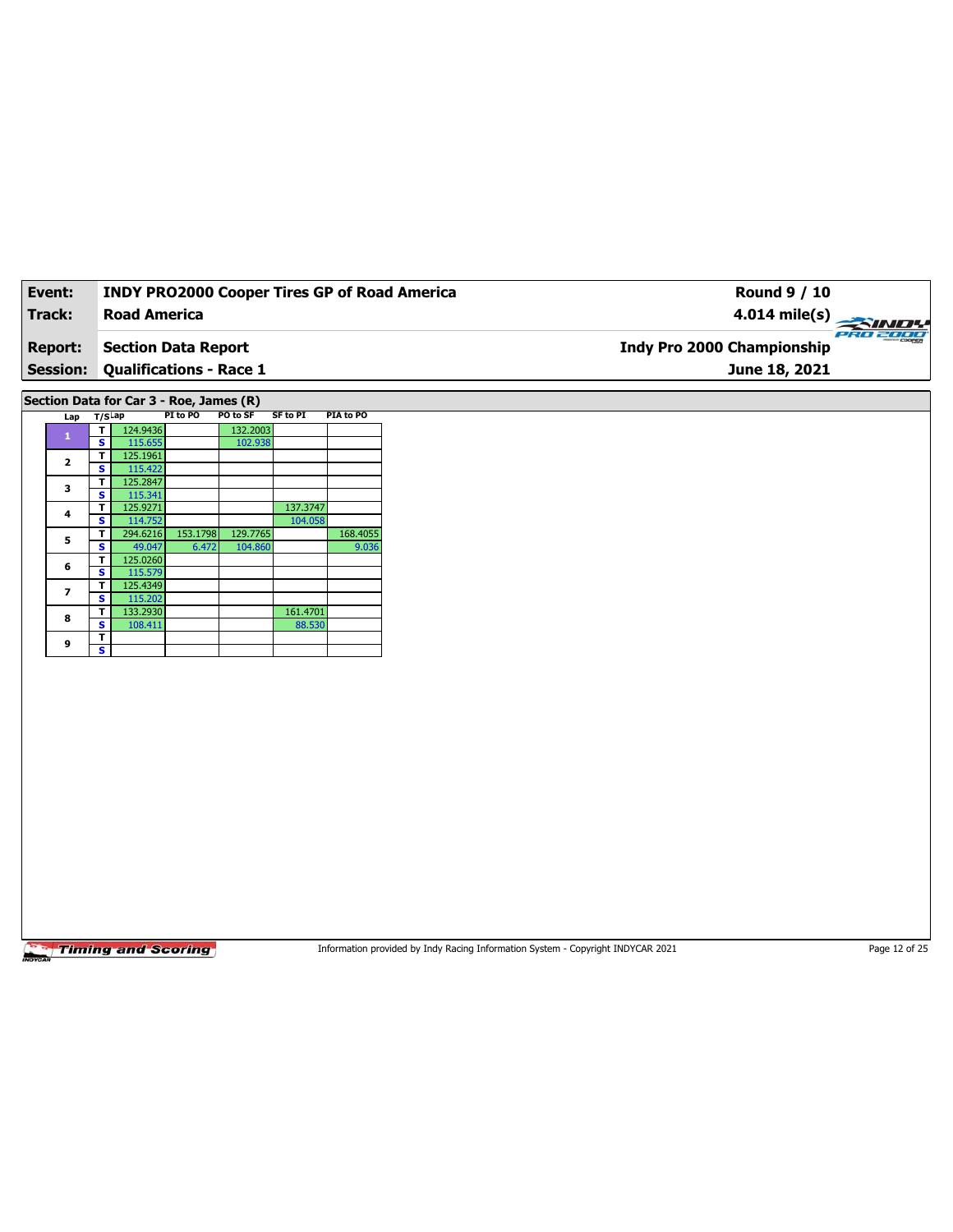| Event:          | <b>INDY PRO2000 Cooper Tires GP of Road America</b> | Round 9 / 10                                  |
|-----------------|-----------------------------------------------------|-----------------------------------------------|
| Track:          | <b>Road America</b>                                 | $4.014 \text{ mile(s)}$                       |
| <b>Report:</b>  | <b>Section Data Report</b>                          | PRO 2000<br><b>Indy Pro 2000 Championship</b> |
| <b>Session:</b> | <b>Qualifications - Race 1</b>                      | June 18, 2021                                 |
|                 | Section Data for Car 40 - Miller, Jack William (R)  |                                               |

| <u>sservn sata ivi sai iv</u><br>Lap T/SI12 to I13 I13 to I14 I14 to SF |      |        |         |         |          |                 |          |          |          |                 |          |                 |          |                  |                       |         |
|-------------------------------------------------------------------------|------|--------|---------|---------|----------|-----------------|----------|----------|----------|-----------------|----------|-----------------|----------|------------------|-----------------------|---------|
|                                                                         |      |        |         |         | SF to I1 | <b>I1 to I2</b> | I2 to I3 | 13 to 14 | 14 to 15 | <b>I5 to 16</b> | 16 to 17 | <b>I7 to I8</b> | I8 to 19 | <b>I9 to I10</b> | I10 to I11 I11 to I12 |         |
|                                                                         | T I  | 5.7751 |         |         |          |                 | 9.4056   | 12.5145  | 10.8351  | 11.7817         | 8.0669   | 11.7735         | 8.0904   | 8.1098           | 8.6437                | 4.0413  |
|                                                                         | s.   | 90.908 |         |         |          |                 | 100.037  | 134.190  | 93.761   | 96.124          | 94.916   | 114.027         | 138.464  | 147.465          | 93.947                | 119.280 |
|                                                                         | Τ.   | 5.3821 | 4.1324  | 7.5719  | 5.9443   | 9.8954          | 9.0878   | 12.3756  | 10.8217  | 11.5642         | 8.0861   | 11.8039         | 8.0346   | 7.9689           | 8.7614                | 4.0598  |
|                                                                         | S    | 97.546 | 106.916 | 128.225 | 141.541  | 119.615         | 103.535  | 135.696  | 93.877   | 97.932          | 94.691   | 113.734         | 139.425  | 150.072          | 92.684                | 118.736 |
|                                                                         | Τ.   | 5.4011 | 4.1091  | 7.5387  | 5.9150   | 9.7227          | 9.0665   | 12.2773  | 10.7856  | 11.7741         | 8.0786   | 11.9315         | 8.0517   | 7.9901           | 8.9653                | 4.0921  |
|                                                                         | s.   | 97.202 | 107.522 | 128.790 | 142.242  | 121.739         | 103.779  | 136.782  | 94.191   | 96.186          | 94.779   | 112.517         | 139.129  | 149.674          | 90.576                | 117.799 |
| 4                                                                       | T    | 5.3295 | 4.1242  | 7.5689  | 5.9487   | 9.8744          | 9.1574   | 12.3962  | 10.7163  | 11.5980         | 8.0297   | 11.8083         | 8.1186   | 8.1103           | 8.7109                | 4.0728  |
|                                                                         | s l  | 98.508 | 107.128 | 128.276 | 141.437  | 119.869         | 102.748  | 135.470  | 94.800   | 97.646          | 95.356   | 113.691         | 137.983  | 147.456          | 93.222                | 118.357 |
| 5                                                                       | T.   | 5.4242 |         |         |          |                 | 9.8360   | 12.7129  | 11.0817  | 12.0790         | 8.2557   | 11.9717         | 8.0870   | 8.0834           | 8.6981                | 4.0330  |
|                                                                         | s.   | 96.788 |         |         |          |                 | 95.660   | 132.096  | 91.674   | 93.758          | 92.746   | 112.139         | 138.522  | 147.946          | 93.359                | 119.525 |
| 6                                                                       | Τ.   | 5.4011 | 4.1344  | 7.6002  | 5.9450   | 9.7952          | 9.0083   | 12.2583  | 10.7575  | 11.5848         | 8.0523   | 11.7134         | 8.0564   | 8.0920           | 8.6804                | 4.0430  |
|                                                                         | S    | 97.202 | 106.864 | 127.748 | 141.525  | 120.838         | 104.449  | 136.994  | 94.437   | 97.757          | 95.089   | 114.612         | 139.048  | 147.789          | 93.549                | 119.230 |
|                                                                         | T    | 5.2512 | 4.1027  | 7.5232  | 5.9220   | 9.7524          | 8.9650   | 12.2914  | 10.6861  | 11.6137         | 8.0462   | 11.7697         | 8.0605   | 8.0583           | 8.7057                | 4.0479  |
|                                                                         | IS I | 99.977 | 107.690 | 129.055 | 142.074  | 121.369         | 104.954  | 136.625  | 95.068   | 97.514          | 95.161   | 114.064         | 138.977  | 148.407          | 93.277                | 119.085 |
| 8                                                                       | T.   | 5.5143 |         |         |          |                 |          |          |          |                 |          |                 |          |                  |                       |         |
|                                                                         | s l  | 95.207 |         |         |          |                 |          |          |          |                 |          |                 |          |                  |                       |         |

Information provided by Indy Racing Information System - Copyright INDYCAR 2021 Page 13 of 25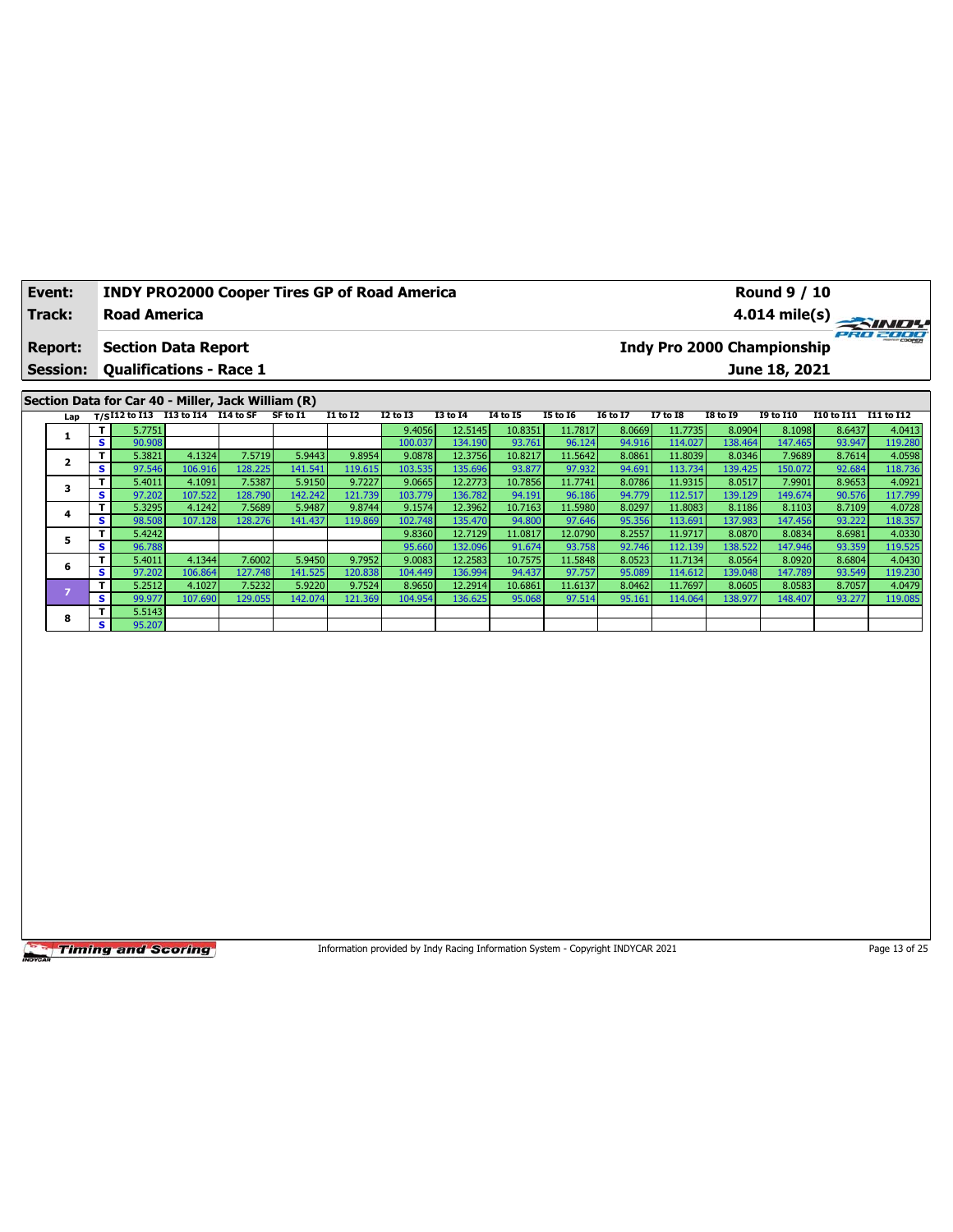| Event:          |   |                     |                                                    |          |                 |           | <b>INDY PRO2000 Cooper Tires GP of Road America</b><br><b>Round 9 / 10</b> |       |
|-----------------|---|---------------------|----------------------------------------------------|----------|-----------------|-----------|----------------------------------------------------------------------------|-------|
| Track:          |   | <b>Road America</b> |                                                    |          |                 |           | 4.014 mile(s) $\overline{\phantom{a}}$                                     |       |
| <b>Report:</b>  |   |                     | <b>Section Data Report</b>                         |          |                 |           | Indy Pro 2000 Championship                                                 | ern 2 |
| <b>Session:</b> |   |                     | <b>Qualifications - Race 1</b>                     |          |                 |           | June 18, 2021                                                              |       |
|                 |   |                     | Section Data for Car 40 - Miller, Jack William (R) |          |                 |           |                                                                            |       |
| $Lap$ T/S $Lap$ |   |                     | PI to PO                                           | PO to SF | <b>SF to PI</b> | PIA to PO |                                                                            |       |
| 1               |   | 238.2292            | 99.9786                                            | 124.1978 |                 | 115.5978  |                                                                            |       |
|                 | s | 60.658              | 9.916                                              | 109.570  |                 | 13.164    |                                                                            |       |
| $\mathbf{2}$    | т | 125.4901            |                                                    |          |                 |           |                                                                            |       |
|                 | s | 115.152             |                                                    |          |                 |           |                                                                            |       |
| 3               | s | 125.6994<br>114.960 |                                                    |          |                 |           |                                                                            |       |
|                 | т | 125.5642            |                                                    |          | 137.4857        |           |                                                                            |       |
| 4               | s | 115.084             |                                                    |          | 103.974         |           |                                                                            |       |
|                 | т | 249.6740            | 111.9849                                           | 125.8807 |                 | 127.5476  |                                                                            |       |
| 5               | s | 57.877              | 8.853                                              | 108.106  |                 | 11.931    |                                                                            |       |
| 6               | т | 125.1223            |                                                    |          |                 |           |                                                                            |       |
|                 | s | 115.490             |                                                    |          |                 |           |                                                                            |       |
| $\overline{ }$  | т | 124.7960            |                                                    |          | 206.6710        |           |                                                                            |       |
|                 | s | 115.792             |                                                    |          | 69.168          |           |                                                                            |       |
| 8               | s |                     |                                                    |          |                 |           |                                                                            |       |
|                 |   |                     |                                                    |          |                 |           |                                                                            |       |

Information provided by Indy Racing Information System - Copyright INDYCAR 2021 Page 14 of 25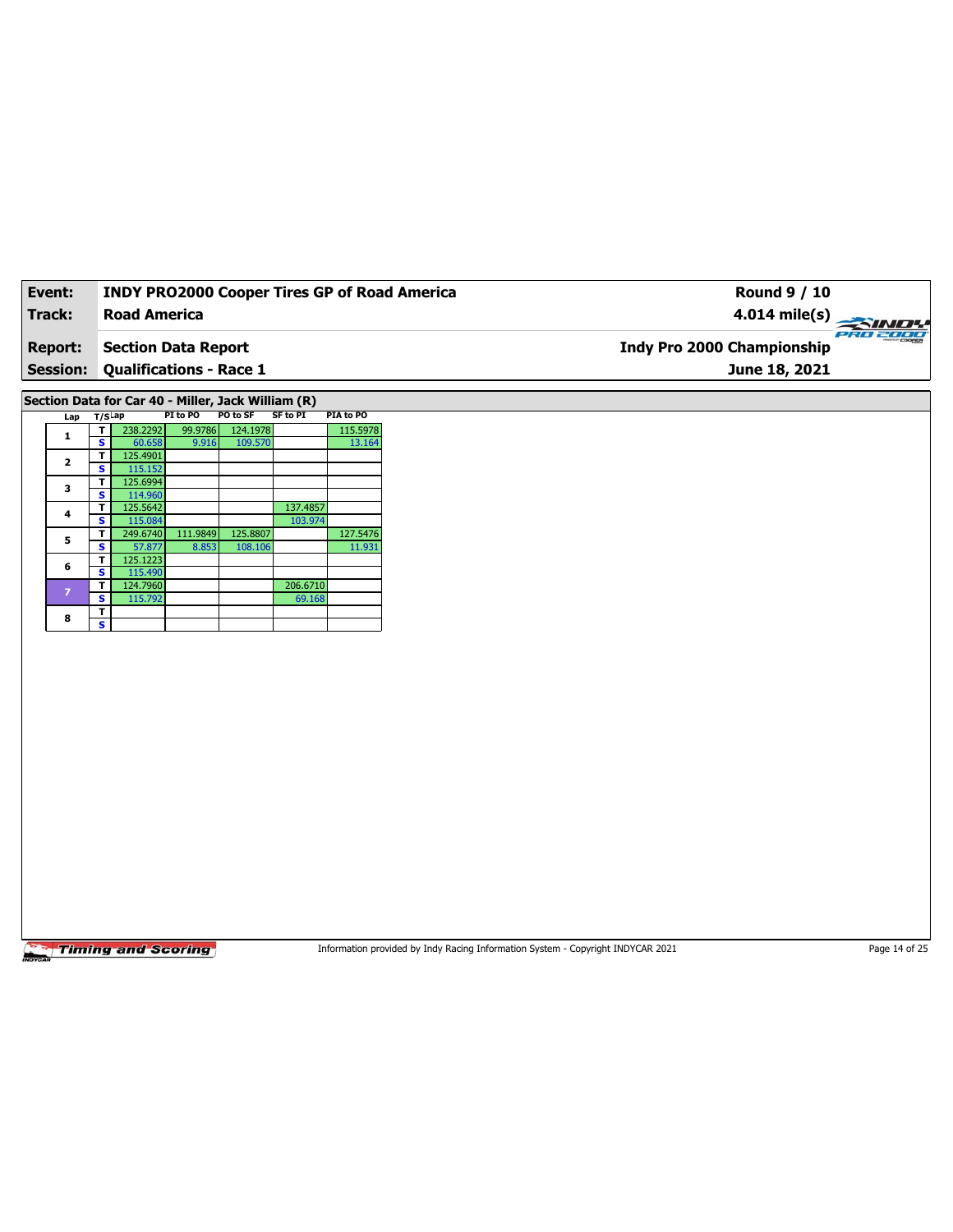| Event:          | <b>INDY PRO2000 Cooper Tires GP of Road America</b> | Round 9 / 10                                  |
|-----------------|-----------------------------------------------------|-----------------------------------------------|
| Track:          | <b>Road America</b>                                 |                                               |
| <b>Report:</b>  | <b>Section Data Report</b>                          | PRO 2000<br><b>Indy Pro 2000 Championship</b> |
| <b>Session:</b> | <b>Qualifications - Race 1</b>                      | June 18, 2021                                 |
|                 | Section Data for Car 42 - Petrov, Artem             |                                               |

| Lap |   | $T/S$ <sup>I12</sup> to I13 | I13 to I14 | I14 to SF | SF to I1 | <b>I1 to I2</b> | <b>I2 to I3</b> | <b>I3 to I4</b> | 14 to 15 | <b>I5 to 16</b> | <b>16 to 17</b> | <b>I7 to I8</b> | <b>I8 to 19</b> | <b>I9 to I10</b> | I10 to I11 | I11 to I12 |
|-----|---|-----------------------------|------------|-----------|----------|-----------------|-----------------|-----------------|----------|-----------------|-----------------|-----------------|-----------------|------------------|------------|------------|
|     |   | 5.4406                      | 4.2200     | 7.6250    |          |                 | 9.1822          | 12.3771         | 10.8605  | 11.6424         | 8.0009          | 11.7623         | 8.0913          | 8.1234           | 9.8850     | 4.8449     |
|     | s | 96.497                      | 104.696    | 127.332   |          |                 | 102.471         | 135.679         | 93.542   | 97.274          | 95.699          | 114.136         | 138.448         | 147.218          | 82.149     | 99.495     |
|     | т | 5.7237                      | 4.2338     | 7.5564    | 5.8566   | 9.7777          | 9.1414          | 12.3204         | 10.6687  | 11.7117         | 8.0724          | 11.7593         | 8.0461          | 8.0455           | 8.7761     | 4.0468     |
|     | s | 91.724                      | 104.355    | 128.488   | 143.661  | 121.055         | 102.928         | 136.304         | 95.223   | 96.698          | 94.852          | 114.165         | 139.226         | 148.643          | 92.529     | 119.118    |
|     | т | 5.3848                      | 4.1805     | 7.5249    | 5.8777   | 9.7588          | 9.1671          | 12.3430         | 10.8136  | 11.7167         | 8.0623          | 11.8412         | 8.0936          | 8.0596           | 8.7398     | 4.0771     |
|     | s | 97.497                      | 105.685    | 129.026   | 143.145  | 121.289         | 102.640         | 136.054         | 93.947   | 96.657          | 94.971          | 113.375         | 138.409         | 148.383          | 92.914     | 118.232    |
| 4   | т | 5.4092                      | 4.1642     | 7.5856    | 5.9385   | 10.1239         | 9.4099          | 12.3961         | 10.7961  | 11.6362         | 8.1457          | 11.9652         | 8.1739          | 8.2131           | 9.3798     | 4.2444     |
|     | s | 97.057                      | 106.099    | 127.994   | 141.679  | 116.915         | 99.991          | 135.471         | 94.100   | 97.326          | 93.998          | 112.200         | 137.049         | 145.610          | 86.574     | 113.572    |
|     | т | 5.6145                      |            |           |          |                 | 9.8258          | 12.6954         | 11.2214  | 11.8294         | 8.1082          | 11.7693         | 8.0820          | 8.1420           | 8.7228     | 4.0517     |
|     | s | 93.508                      |            |           |          |                 | 95.759          | 132.278         | 90.533   | 95.736          | 94.433          | 114.068         | 138.608         | 146.881          | 93.095     | 118.974    |
| 6   | т | 5.2997                      | 4.1067     | 7.5891    | 5.9486   | 9.6989          | 9.0762          | 12.3617         | 10.6839  | 11.5950         | 8.0153          | 11.6898         | 8.0451          | 8.1021           | 8.6508     | 4.0730     |
|     | s | 99.062                      | 107.585    | 127.935   | 141.439  | 122.038         | 103.668         | 135.848         | 95.088   | 97.671          | 95.528          | 114.844         | 139.243         | 147.605          | 93.869     | 118.351    |
|     | т | 5.3105                      | 4.1577     | 7.6159    | 5.9497   | 9.6334          | 9.0443          | 12.3054         | 10.5725  | 11.5366         | 7.9539          | 11.7281         | 8.0631          | 8.0590           | 8.6770     | 4.0513     |
|     | s | 98.861                      | 106.265    | 127.484   | 141.413  | 122.868         | 104.033         | 136.470         | 96.090   | 98.166          | 96.265          | 114.469         | 138.933         | 148.394          | 93.586     | 118.985    |
| 8   | т |                             |            | 7.6359    | 5.9517   | 9.6628          | 9.0501          | 12.3760         | 10.7760  | 11.6221         | 7.9725          | 12.9749         | 10.5745         | 9.2815           | 9.2137     | 4.3280     |
|     | s |                             |            | 127.151   | 141.365  | 122.494         | 103.967         | 135.692         | 94.275   | 97.444          | 96.040          | 103.469         | 105.937         | 128.849          | 88.135     | 111.378    |
| 9   | п | 6.2548                      |            |           |          |                 |                 |                 |          |                 |                 |                 |                 |                  |            |            |
|     | s | 83.936                      |            |           |          |                 |                 |                 |          |                 |                 |                 |                 |                  |            |            |

Information provided by Indy Racing Information System - Copyright INDYCAR 2021 Page 15 of 25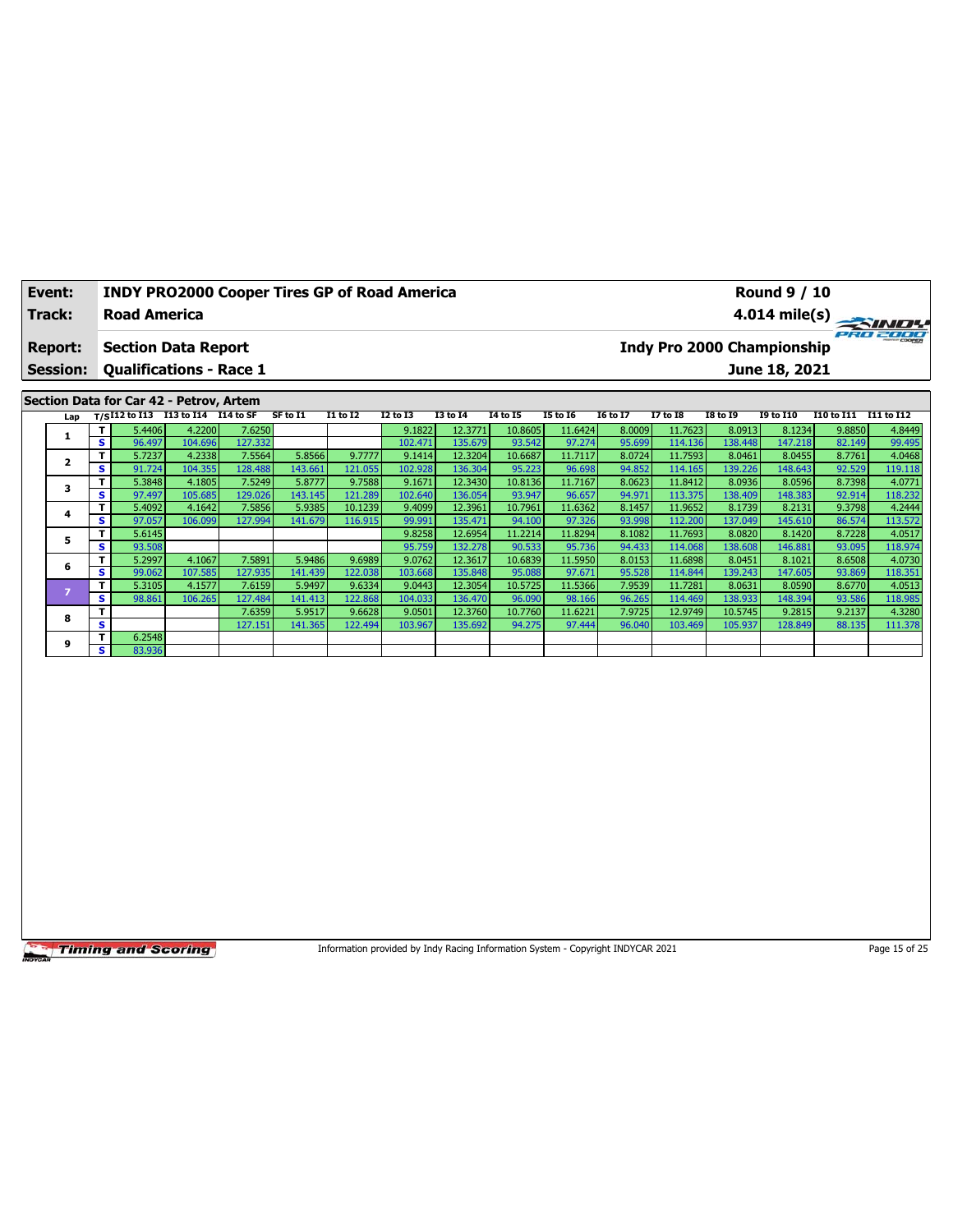| Event:          | <b>INDY PRO2000 Cooper Tires GP of Road America</b> | Round 9 / 10                                  |
|-----------------|-----------------------------------------------------|-----------------------------------------------|
| Track:          | <b>Road America</b>                                 | $4.014 \text{ mile(s)}$                       |
| <b>Report:</b>  | Section Data Report                                 | PRO 2000<br><b>Indy Pro 2000 Championship</b> |
| <b>Session:</b> | Qualifications - Race 1                             | June 18, 2021                                 |
|                 |                                                     |                                               |

**Section Data for Car 42 - Petrov, Artem**

| Lap                     | $T/S$ Lap |          | PI to PO | PO to SF | <b>SF to PI</b> | PIA to PO |
|-------------------------|-----------|----------|----------|----------|-----------------|-----------|
| 1                       | т         | 127.7416 |          | 126.8843 |                 |           |
|                         | S         | 113.122  |          | 107.251  |                 |           |
| $\overline{\mathbf{2}}$ | т         | 125.7366 |          |          |                 |           |
|                         | S         | 114.926  |          |          |                 |           |
| 3                       | т         | 125.6407 |          |          |                 |           |
|                         | S         | 115.014  |          |          |                 |           |
| 4                       | т         | 127.5818 |          |          | 140.0490        |           |
|                         | s         | 113.264  |          |          | 102.071         |           |
| 5                       | т         | 291.7899 | 152.9898 | 126.1694 |                 | 168.4473  |
|                         | S         | 49.523   | 6.480    | 107.858  |                 | 9.034     |
| 6                       | т         | 124.9359 |          |          |                 |           |
|                         | s         | 115.663  |          |          |                 |           |
| $\overline{z}$          | т         | 124.6584 |          |          |                 |           |
|                         | s         | 115.920  |          |          |                 |           |
| 8                       | т         | 130.9355 |          |          | 171.5403        |           |
|                         | s         | 110.363  |          |          | 83.333          |           |
| 9                       | т         |          |          |          |                 |           |
|                         | s         |          |          |          |                 |           |

**Timing and Scoring** 

Information provided by Indy Racing Information System - Copyright INDYCAR 2021 Page 16 of 25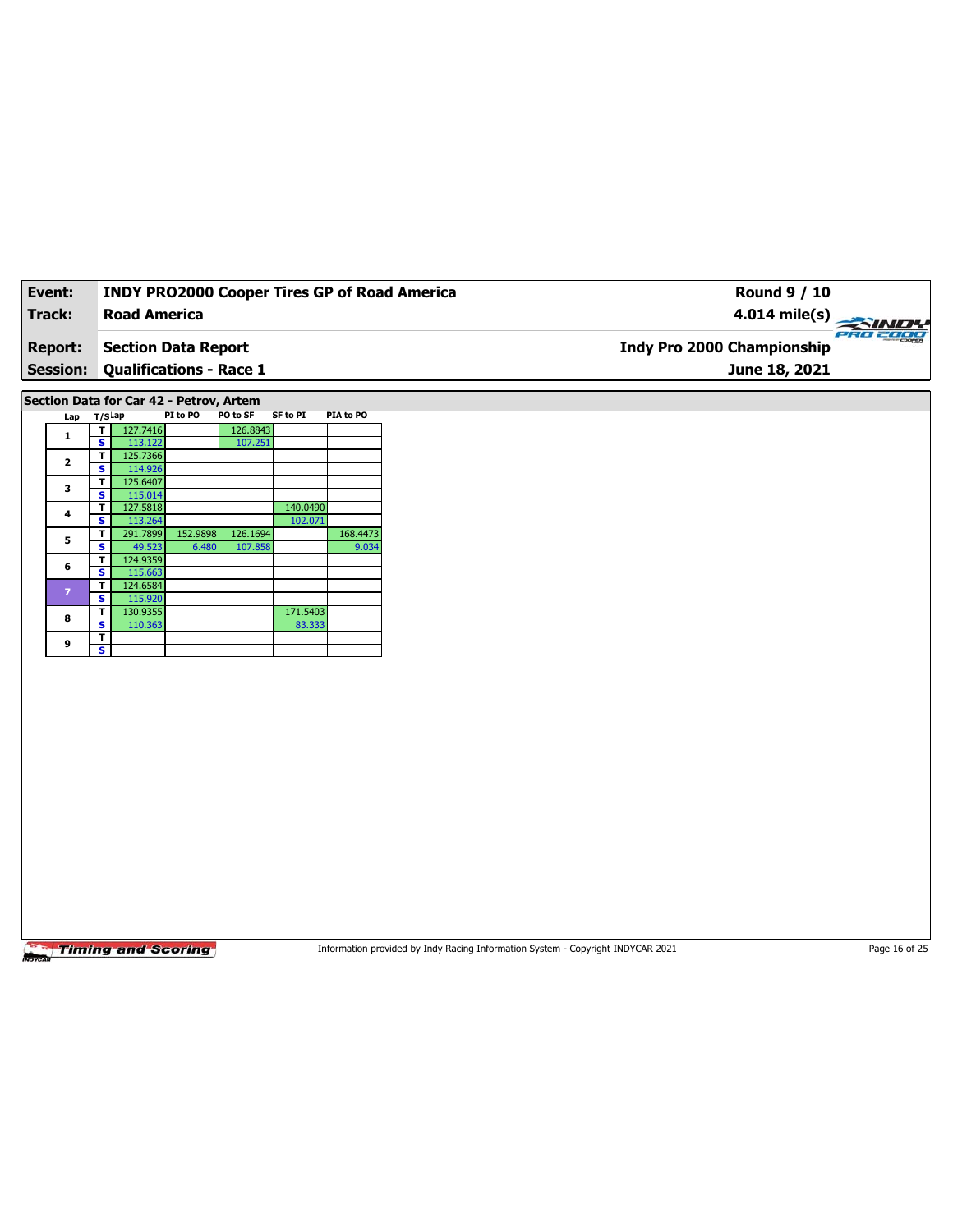| Event:          | <b>INDY PRO2000 Cooper Tires GP of Road America</b> |  |  |          |          |                 |                 |          | <b>Round 9 / 10</b>        |          |          |                 |                  |                   |            |  |
|-----------------|-----------------------------------------------------|--|--|----------|----------|-----------------|-----------------|----------|----------------------------|----------|----------|-----------------|------------------|-------------------|------------|--|
| Track:          | <b>Road America</b>                                 |  |  |          |          |                 |                 |          |                            |          |          |                 |                  | 4.014 mile(s) $-$ | SINDY      |  |
| <b>Report:</b>  | <b>Section Data Report</b>                          |  |  |          |          |                 |                 |          | Indy Pro 2000 Championship |          |          |                 |                  |                   | PRO 2000   |  |
| <b>Session:</b> | <b>Qualifications - Race 1</b>                      |  |  |          |          |                 |                 |          |                            |          |          |                 | June 18, 2021    |                   |            |  |
|                 |                                                     |  |  |          |          |                 |                 |          |                            |          |          |                 |                  |                   |            |  |
|                 | Section Data for Car 5 - Brichacek, Wyatt (R)       |  |  |          |          |                 |                 |          |                            |          |          |                 |                  |                   |            |  |
|                 | Lap T/SI12 to I13 I13 to I14 I14 to SF              |  |  | SF to I1 | I1 to I2 | <b>I2 to I3</b> | <b>I3 to I4</b> | 14 to 15 | <b>I5 to 16</b>            | 16 to 17 | 17 to 18 | <b>I8 to 19</b> | <b>I9 to I10</b> | I10 to I11        | I11 to I12 |  |
|                 |                                                     |  |  |          |          |                 |                 |          |                            | 11.6637  |          |                 |                  |                   | 4.0755     |  |

|  |    | 5.3761  | 4.1366   | 7.5877  | 5.9226  | 9.8675  | 9.1715  | 12.4463 | 10.7114 | 11.6637 | 8.0167 | 11.7610 | 8.1174  | 8.0889  | 8.7931 | 4.0755  |
|--|----|---------|----------|---------|---------|---------|---------|---------|---------|---------|--------|---------|---------|---------|--------|---------|
|  | s. | 97.654  | 106.807  | 127.958 | 142.060 | 119.953 | 102.591 | 134.925 | 94.844  | 97.096  | 95.511 | 114.148 | 138.003 | 147.846 | 92.350 | 118.279 |
|  |    |         |          | 7.8431  | 5.9651  | 10.0036 | 9.3526  | 12.3279 | 10.7546 | 11.8391 | 8.1854 | 11.9377 | 8.1787  | 8.1777  | 8.8709 | 4.0812  |
|  | s  |         |          | 123.791 | 141.048 | 118.321 | 100.604 | 136.221 | 94.463  | 95.658  | 93.542 | 112.459 | 136.969 | 146.240 | 91.540 | 118.114 |
|  |    | 5.3195  | 4.2125   | 7.6340  |         |         | 9.1106  | 12.4909 | 10.8456 | 11.6897 | 8.1183 | 11.8841 | 8.1976  | 8.1744  | 8.7127 | 4.0661  |
|  | s. | 98.693  | 104.883  | 127.182 |         |         | 103.276 | 134.443 | 93.670  | 96.880  | 94.316 | 112.966 | 136.653 | 146.299 | 93.203 | 118.552 |
|  |    | 5.4224  | 262.3852 |         |         |         | 9.7681  | 12.6175 | 11.0655 | 12.1708 | 8.1323 | 11.9163 | 8.1451  | 8.1650  | 8.8129 | 4.1003  |
|  | s. | 96.821  | 1.684    |         |         |         | 96.325  | 133.094 | 91.809  | 93.051  | 94.153 | 112.661 | 137.534 | 146.468 | 92.143 | 117.563 |
|  |    |         |          | 7.7291  |         |         | 9.0523  | 12.4658 | 10.8269 | 11.7941 | 8.0263 | 11.7732 | 8.1274  | 8.1297  | 8.7232 | 4.0817  |
|  | s  |         |          | 125.617 |         |         | 103.941 | 134.714 | 93.832  | 96.023  | 95.397 | 114.030 | 137.833 | 147.104 | 93.090 | 118.099 |
|  |    | 5.3175  | 4.1116   | 7.6006  | 5.9801  | 9.9312  | 9.1570  | 12.4679 | 10.7502 | 11.7036 | 8.0430 | 11.8214 | 8.1216  | 8.1456  | 8.8045 | 4.1074  |
|  | s. | 98.731  | 107.457  | 127.741 | 140.694 | 119.184 | 102.753 | 134.691 | 94.501  | 96.765  | 95.199 | 113.565 | 137.932 | 146.817 | 92.231 | 117.360 |
|  |    | 5.2141  | 4.3115   | 7.7205  | 6.0018  | 9.9647  | 9.1247  | 12.3964 | 10.7960 | 11.7058 | 8.0467 | 11.8035 | 8.1521  | 8.1506  | 8.8003 | 4.1014  |
|  | s. | 100.689 | 102.474  | 125.757 | 140.185 | 118.783 | 103.117 | 135.468 | 94.101  | 96.747  | 95.155 | 113.737 | 137.416 | 146.727 | 92.275 | 117.532 |
|  |    | 5.4908  |          |         |         |         |         |         |         |         |        |         |         |         |        |         |
|  | s. | 95.614  |          |         |         |         |         |         |         |         |        |         |         |         |        |         |

Information provided by Indy Racing Information System - Copyright INDYCAR 2021 Page 17 of 25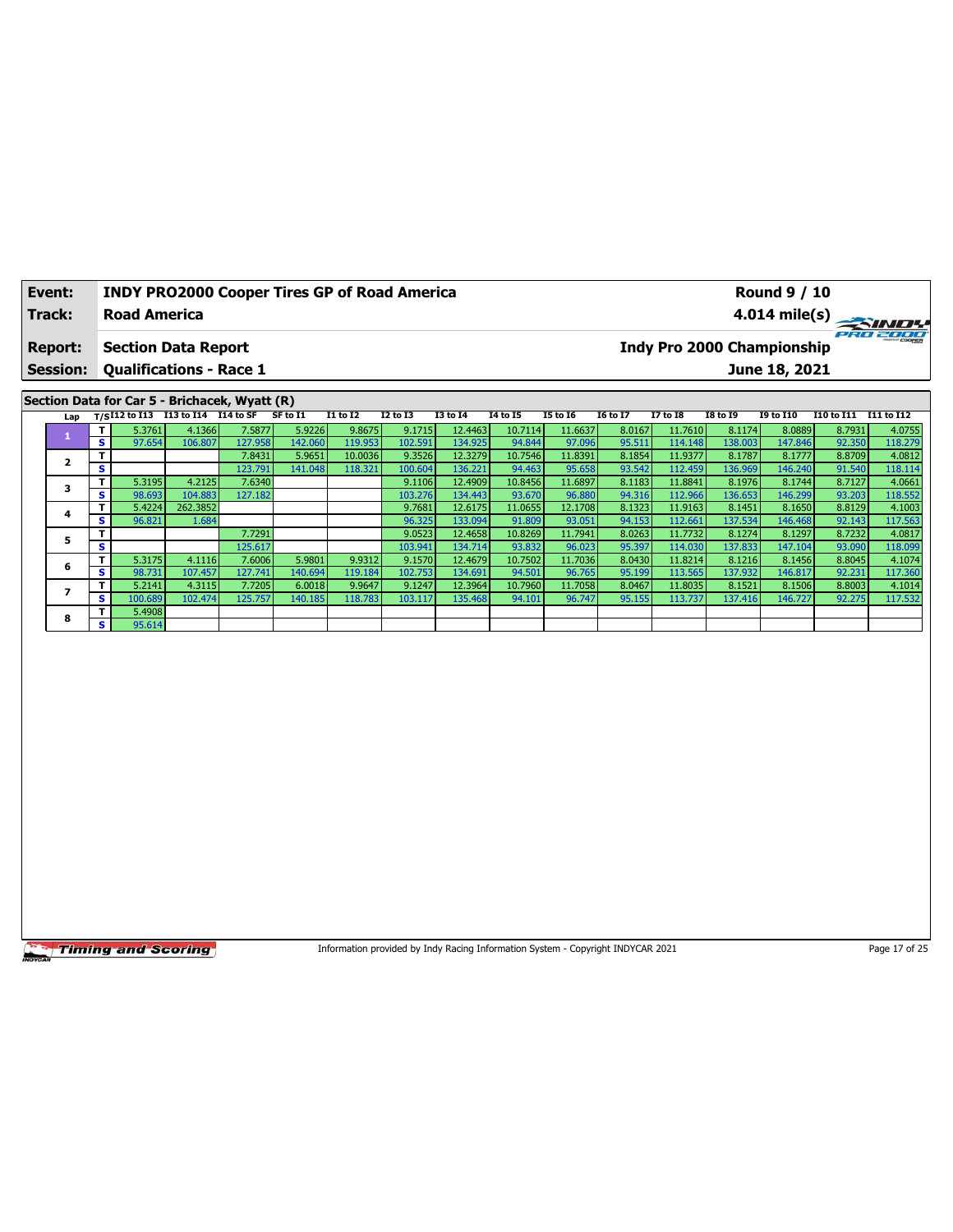| Event:                            | <b>INDY PRO2000 Cooper Tires GP of Road America</b>   | <b>Round 9 / 10</b>                                            |
|-----------------------------------|-------------------------------------------------------|----------------------------------------------------------------|
| Track:                            | <b>Road America</b>                                   | $4.014 \text{ mile(s)}$                                        |
| <b>Report:</b><br><b>Session:</b> | Section Data Report<br><b>Qualifications - Race 1</b> | PRO 2000<br><b>Indy Pro 2000 Championship</b><br>June 18, 2021 |
|                                   |                                                       |                                                                |

**Section Data for Car 5 - Brichacek, Wyatt (R)**

| Lap                     | $T/S$ ap |          | PI to PO | PO to SF | SF to PI | PIA to PO |  |  |
|-------------------------|----------|----------|----------|----------|----------|-----------|--|--|
| 1                       |          | 125.7360 |          | 139.7156 |          |           |  |  |
|                         | s        | 114.927  |          | 97.401   |          |           |  |  |
| $\overline{\mathbf{2}}$ | т        | 127.3184 |          |          |          |           |  |  |
|                         | s        | 113.498  |          |          |          |           |  |  |
| 3                       | т        | 126.4140 |          |          | 137.6870 |           |  |  |
|                         | s        | 114.310  |          |          | 103.822  |           |  |  |
| 4                       | т        | 258.2665 | 120.6750 | 126.4227 |          | 135.6764  |  |  |
|                         | s        | 55.952   | 8.215    | 107.642  |          | 11.216    |  |  |
| 5                       | т        | 126.1518 |          |          |          |           |  |  |
|                         | s        | 114.548  |          |          |          |           |  |  |
| 6                       | т        | 126.0632 |          |          |          |           |  |  |
|                         | s        | 114.628  |          |          |          |           |  |  |
| 7                       | т        | 126.2901 |          |          | 241.2466 |           |  |  |
|                         | S        | 114.422  |          |          | 59.255   |           |  |  |
| 8                       | т        |          |          |          |          |           |  |  |
|                         | s        |          |          |          |          |           |  |  |

**Timing and Scoring** 

Information provided by Indy Racing Information System - Copyright INDYCAR 2021 Page 18 of 25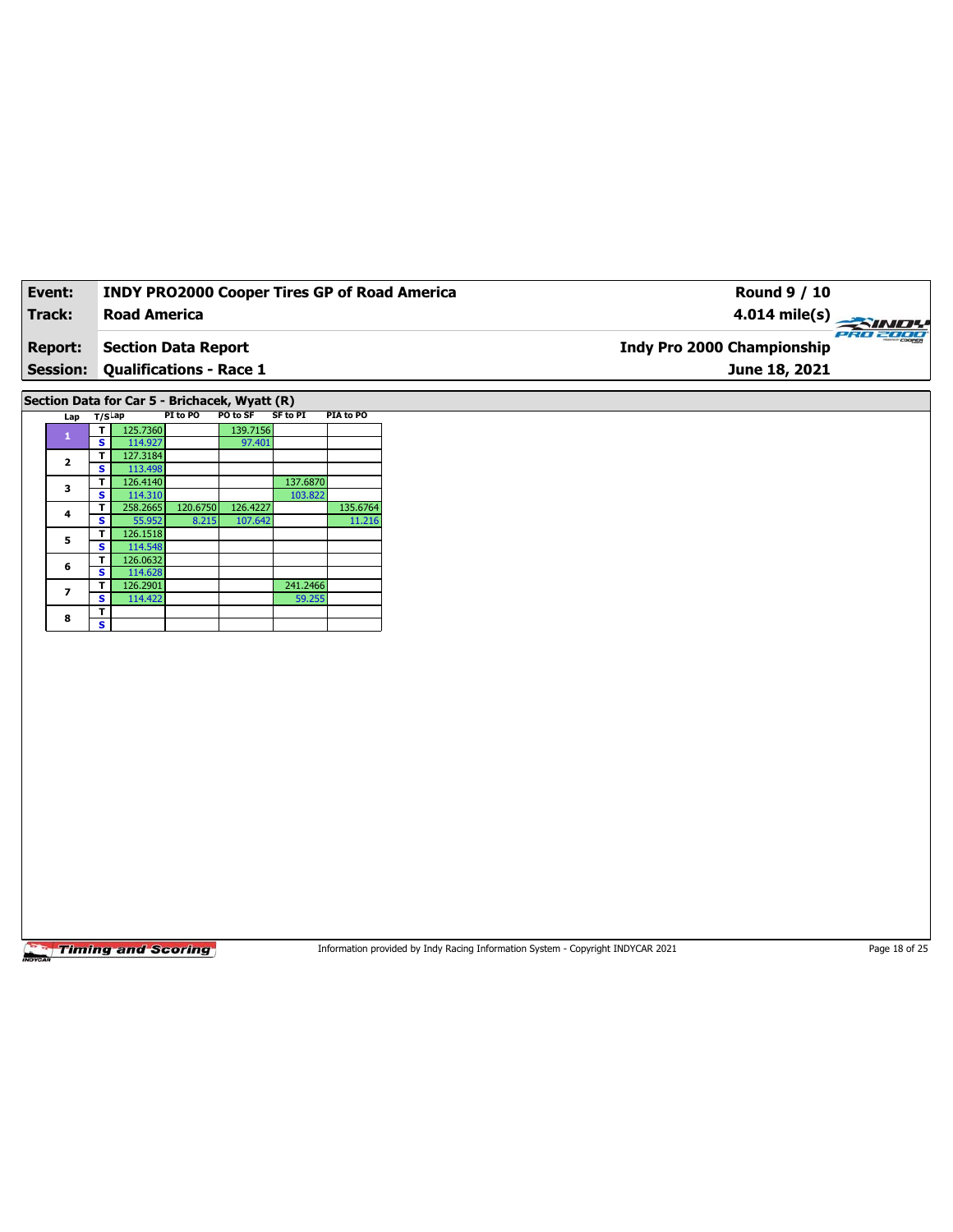| Event:                            | <b>INDY PRO2000 Cooper Tires GP of Road America</b>          |          |                         |                 |                 |          | <b>Round 9 / 10</b> |                 |                 |                 |                                             |            |            |
|-----------------------------------|--------------------------------------------------------------|----------|-------------------------|-----------------|-----------------|----------|---------------------|-----------------|-----------------|-----------------|---------------------------------------------|------------|------------|
| Track:                            | <b>Road America</b>                                          |          | $4.014 \text{ mile(s)}$ |                 |                 |          |                     |                 |                 |                 |                                             |            |            |
| <b>Report:</b><br><b>Session:</b> | <b>Section Data Report</b><br><b>Qualifications - Race 1</b> |          |                         |                 |                 |          |                     |                 |                 |                 | Indy Pro 2000 Championship<br>June 18, 2021 |            | ero zoor   |
|                                   |                                                              |          |                         |                 |                 |          |                     |                 |                 |                 |                                             |            |            |
|                                   | Section Data for Car 51 - Abel, Jacob                        |          |                         |                 |                 |          |                     |                 |                 |                 |                                             |            |            |
|                                   | Lap T/SI12 to I13 I13 to I14 I14 to SF                       | SF to I1 | <b>I1 to I2</b>         | <b>I2 to I3</b> | <b>I3 to I4</b> | 14 to 15 | I5 to 16            | <b>16 to 17</b> | <b>I7 to I8</b> | <b>I8 to 19</b> | <b>19 to 110</b>                            | I10 to I11 | I11 to I12 |

| .ap | .  |        |         |         |         |         |         |         |         |         |        |           |         |         |         |         |
|-----|----|--------|---------|---------|---------|---------|---------|---------|---------|---------|--------|-----------|---------|---------|---------|---------|
|     |    | 5.3750 | 4.1565  | 7.5470  | 5.8936  | 9.8430  | 9.1171  | 12.3346 | 10.6764 | 11.6773 | 8.0105 | 11.8053   | 8.0700  | 8.0592  | 8.6874  | 4.0249  |
|     | s  | 97.674 | 106.296 | 128.648 | 142.759 | 120.252 | 103.203 | 136.147 | 95.155  | 96.983  | 95.585 | 113.720 l | 138.814 | 148.391 | 93.474  | 119.766 |
|     | т. | 5.3265 | 4.0976  | 7.5307  | 5.8865  | 9.8168  | 9.0580  | 12.3157 | 10.6894 | 11.6515 | 8.1302 | 11.8736   | 8.0763  | 8.0594  | 8.6870  | 4.0259  |
|     | s  | 98.564 | 107.824 | 128.927 | 142.931 | 120.573 | 103.876 | 136.356 | 95.039  | 97.198  | 94.177 | 113.066   | 138.706 | 148.387 | 93.478  | 119.736 |
|     |    | 5.4620 |         |         |         |         | 9.6658  | 12.4897 | 11.4612 | 12.2579 | 8.7565 | 12.8443   | 8.2662  | 8.2252  | 8.7117  | 4.0189  |
|     | s  | 96.119 |         |         |         |         | 97.344  | 134.456 | 88.639  | 92.389  | 87.442 | 104.521   | 135.519 | 145.396 | 93.213  | 119.945 |
|     |    | 5.3040 | 4.0919  | 7.5005  | 5.9119  | 9.7079  | 8.9516  | 12.2941 | 10.6165 | 11.6151 | 7.9711 | 11.7870   | 8.0787  | 8.1220  | 8.6731  | 4.0340  |
|     | s. | 98.982 | 107.974 | 129.446 | 142.317 | 121.925 | 105.111 | 136.595 | 95.692  | 97.502  | 96.057 | 113.897   | 138.664 | 147.243 | 93.628  | 119.496 |
| 5   |    | 5.2922 | 4.1130  | 7.5477  | 5.9433  | 9.7971  | 9.1280  | 12.3422 | 10.6804 | 11.6390 | 7.9594 | 11.8335   | 8.0699  | 8.1268  | 8.7132  | 4.0349  |
|     | s  | 99.203 | 107.420 | 128.636 | 141.565 | 120.815 | 103.079 | 136.063 | 95.119  | 97.302  | 96.198 | 113.449   | 138.816 | 147.156 | 93.197  | 119.469 |
| 6   |    | 5.5028 | 5.2779  | 8.2505  | 6.0079  | 9.9554  | 9.1265  | 12.2467 | 10.6843 | 11.6518 | 8.0607 | 11.8424   | 8.0307  | 8.0698  | 8.6768  | 4.0230  |
|     | s. | 95.406 | 83.711  | 117.679 | 140.043 | 118.894 | 103.096 | 137.124 | 95.084  | 97.195  | 94.989 | 113.364   | 139.493 | 148.196 | 93.588  | 119.822 |
|     |    | 5.3366 | 4.1715  | 7.5565  | 5.8793  | 9.8025  | 9.0564  | 12.1975 | 10.6279 | 11.7561 | 8.1506 | 11.9256   | 8.0449  | 8.0631  | 8.7218  | 4.0308  |
|     | s. | 98.377 | 105.914 | 128.487 | 143.106 | 120.748 | 103.894 | 137.677 | 95.589  | 96.333  | 93.942 | 112.573   | 139.247 | 148.319 | 93.105  | 119.591 |
| 8   |    | 5.3724 | 4.1401  | 7.5189  | 5.8536  | 9.7845  | 9.1293  | 12.1968 | 10.7008 | 11.8040 | 8.4235 | 12.7613   | 8.3488  | 11.0549 | 10.7070 | 5.2013  |
|     | s. | 97.722 | 106.717 | 129.129 | 143.734 | 120.971 | 103.065 | 137.685 | 94.938  | 95.942  | 90.898 | 105.201   | 134.178 | 108.179 | 75.842  | 92.678  |
| 9   |    | 6.4374 |         |         |         |         |         |         |         |         |        |           |         |         |         |         |
|     | s. | 81.555 |         |         |         |         |         |         |         |         |        |           |         |         |         |         |

Information provided by Indy Racing Information System - Copyright INDYCAR 2021 Page 19 of 25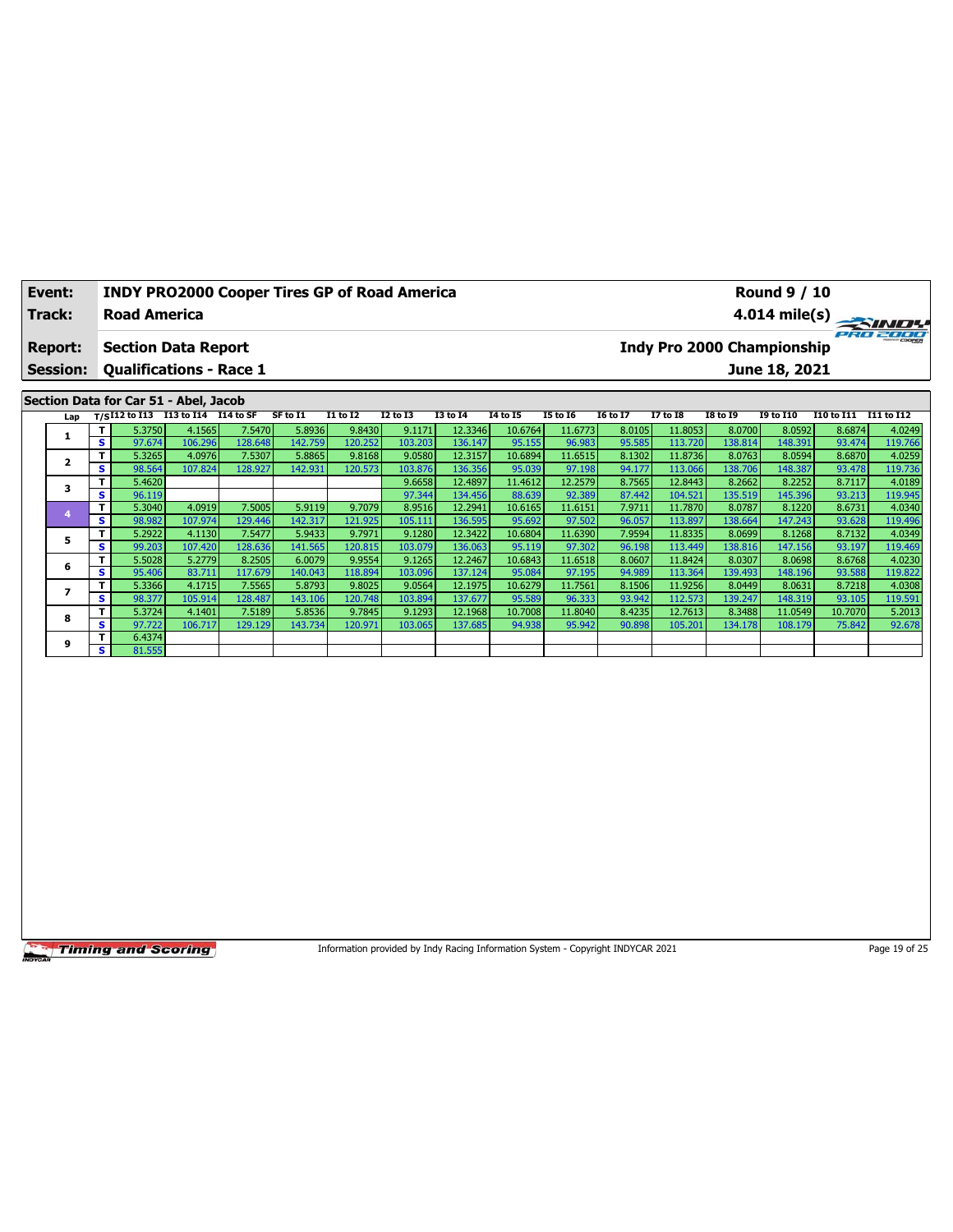| Event:          | <b>INDY PRO2000 Cooper Tires GP of Road America</b> | Round 9 / 10                                         |
|-----------------|-----------------------------------------------------|------------------------------------------------------|
| Track:          | <b>Road America</b>                                 | $4.014 \text{ mile(s)}$                              |
| <b>Report:</b>  | Section Data Report                                 | <b>PRO 2000</b><br><b>Indy Pro 2000 Championship</b> |
| <b>Session:</b> | <b>Qualifications - Race 1</b>                      | June 18, 2021                                        |

**Section Data for Car 51 - Abel, Jacob**

| Lap                     | $T/S$ Lap |          | PI to PO | PO to SF | <b>SF to PI</b> | PIA to PO |
|-------------------------|-----------|----------|----------|----------|-----------------|-----------|
| 1                       | т         | 125.2778 |          | 132.9876 |                 |           |
|                         | s         | 115.347  |          | 102.328  |                 |           |
| $\overline{\mathbf{2}}$ | т         | 125.2251 |          |          | 137.7943        |           |
|                         | s         | 115.395  |          |          | 103.742         |           |
| 3                       | т         | 295.6629 | 155.7154 | 127.3199 |                 | 171.1959  |
|                         | S         | 48.875   | 6.367    | 106.884  |                 | 8.889     |
| 4                       | т         | 124.6594 |          |          |                 |           |
|                         | s         | 115.919  |          |          |                 |           |
|                         | т         | 125.2206 |          |          |                 |           |
| 5                       | S         | 115,400  |          |          |                 |           |
| 6                       | т         | 127.4072 |          |          |                 |           |
|                         | s         | 113.419  |          |          |                 |           |
| 7                       | т         | 125.3211 |          |          |                 |           |
|                         | s         | 115.307  |          |          |                 |           |
| 8                       | т         | 132.9972 |          |          | 162.2351        |           |
|                         | s         | 108.652  |          |          | 88.113          |           |
| 9                       | т         |          |          |          |                 |           |
|                         | s         |          |          |          |                 |           |

**Timing and Scoring** 

Information provided by Indy Racing Information System - Copyright INDYCAR 2021 Page 20 of 25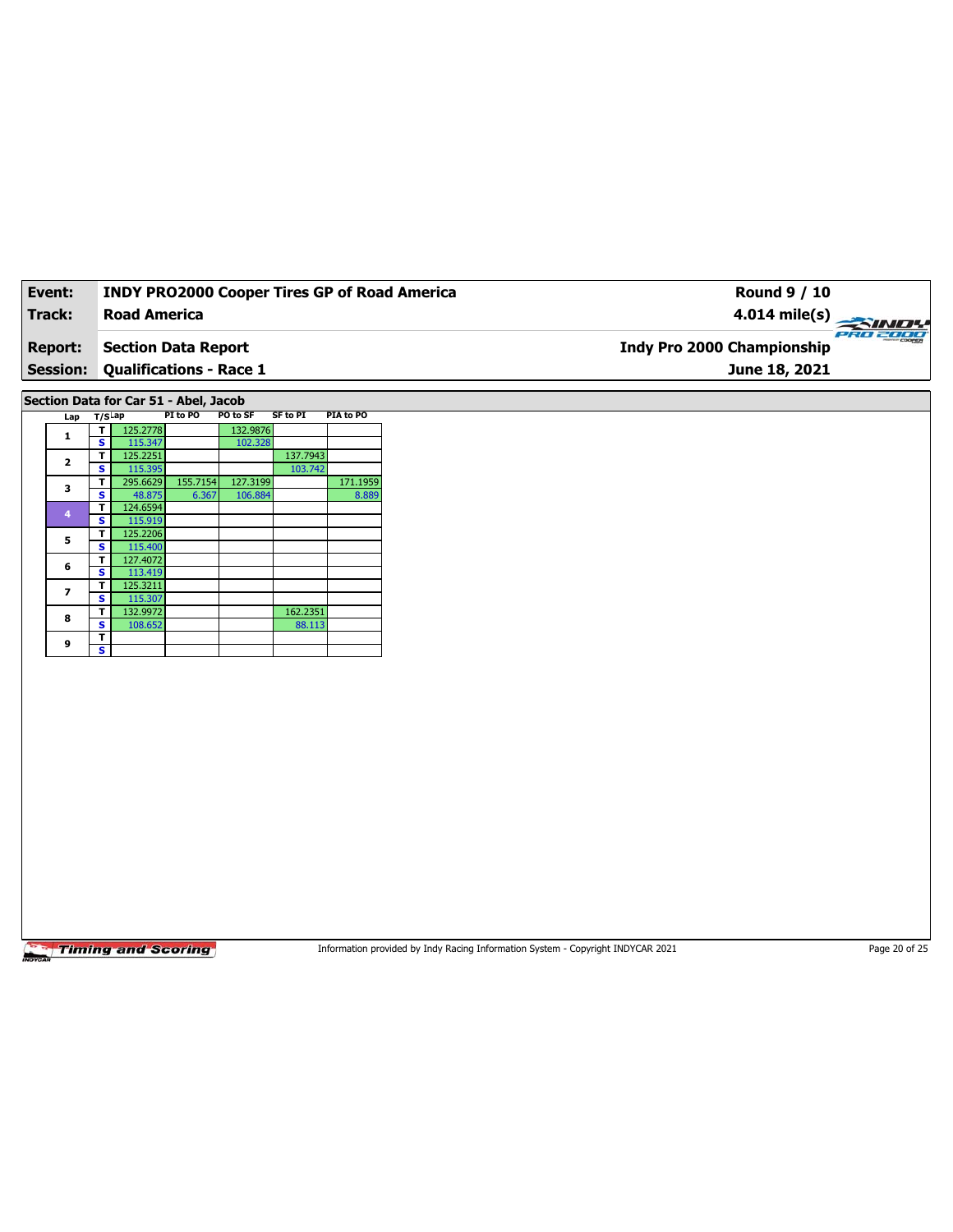| Event:         | <b>INDY PRO2000 Cooper Tires GP of Road America</b> | <b>Round 9 / 10</b>                           |
|----------------|-----------------------------------------------------|-----------------------------------------------|
| Track:         | <b>Road America</b>                                 | $4.014 \text{ mile(s)}$                       |
| <b>Report:</b> | <b>Section Data Report</b>                          | PRO 2000<br><b>Indy Pro 2000 Championship</b> |
|                | <b>Session: Qualifications - Race 1</b>             | June 18, 2021                                 |
|                | Section Data for Car 55 - Gold, Reece (R)           |                                               |

| Lap |    |        | T/SI12 to I13 I13 to I14 I14 to SF |         | SF to I1 | <b>I1 to I2</b> | <b>I2 to I3</b> | <b>I3 to I4</b> | 14 to 15 | <b>I5 to 16</b> | <b>I6 to I7</b> | <b>I7 to I8</b> | I8 to 19 | <b>I9 to I10</b> | I10 to I11 | I11 to I12 |
|-----|----|--------|------------------------------------|---------|----------|-----------------|-----------------|-----------------|----------|-----------------|-----------------|-----------------|----------|------------------|------------|------------|
|     |    | 5.4308 | 4.1247                             | 7.5124  |          |                 | 9.1160          | 12.2428         | 10.8067  | 11.7042         | 8.0661          | 11.8144         | 8.0226   | 7.9802           | 8.7158     | 4.5096     |
|     | s  | 96.671 | 107.115                            | 129.241 |          |                 | 103.215         | 137.168         | 94.007   | 96.760          | 94.926          | 113.633         | 139.634  | 149.860          | 93.169     | 106.893    |
|     |    | 5.5623 | 4.0981                             | 7.4951  | 5.8682   | 9.7070          | 8.9884          | 12.2601         | 10.7209  | 11.5986         | 8.0157          | 11.8307         | 8.0745   | 8.0560           | 8.7383     | 4.0442     |
|     | s  | 94.385 | 107.810                            | 129.539 | 143.377  | 121.936         | 104.680         | 136.974         | 94.760   | 97.641          | 95.523          | 113.476         | 138.736  | 148.449          | 92.929     | 119.194    |
|     |    | 5.4809 | 4.1221                             | 7.4964  |          |                 | 9.1021          | 12.2719         | 10.7442  | 11.5662         | 8.0701          | 11.9631         | 8.1216   | 8.0997           | 8.7593     | 4.0621     |
|     | s  | 95.787 | 107.183                            | 129.517 |          |                 | 103.373         | 136.843         | 94.554   | 97.915          | 94.879          | 112.220         | 137.932  | 147.649          | 92.707     | 118.669    |
|     | Τ  | 5.3973 |                                    |         |          |                 | 9.7430          | 12.4322         | 11.7760  | 12.0311         | 8.1025          | 11.8028         | 8.0179   | 8.0160           | 8.6317     | 4.0398     |
|     | s. | 97.271 |                                    |         |          |                 | 96.573          | 135.078         | 86.269   | 94.131          | 94.499          | 113.744         | 139.716  | 149.190          | 94.077     | 119.324    |
|     |    | 5.3970 | 4.1037                             | 7.5349  | 5.9074   | 9.7517          | 8.9788          | 12.2416         | 10.6490  | 11.5762         | 7.9696          | 11.7729         | 8.0558   | 8.0639           | 8.7494     | 4.0531     |
|     | s  | 97.276 | 107.663                            | 128.855 | 142.425  | 121.377         | 104.792         | 137.181         | 95.399   | 97.830          | 96.075          | 114.033         | 139.058  | 148.304          | 92.812     | 118.933    |
|     |    | 5.3579 | 4.1115                             | 7.5121  | 5.9042   | 9.6467          | 8.9898          | 12.2136         | 10.6950  | 11.5717         | 7.9946          | 11.8127         | 8.0617   | 8.0773           | 8.6523     | 4.0605     |
|     | s. | 97.986 | 107.459                            | 129.246 | 142.503  | 122.699         | 104.664         | 137.496         | 94.989   | 97.868          | 95.775          | 113.649         | 138.957  | 148.058          | 93.853     | 118.716    |
|     |    | 5.5057 |                                    |         |          |                 |                 |                 |          |                 |                 |                 |          |                  |            |            |
|     | s. | 95.356 |                                    |         |          |                 |                 |                 |          |                 |                 |                 |          |                  |            |            |

Information provided by Indy Racing Information System - Copyright INDYCAR 2021 Page 21 of 25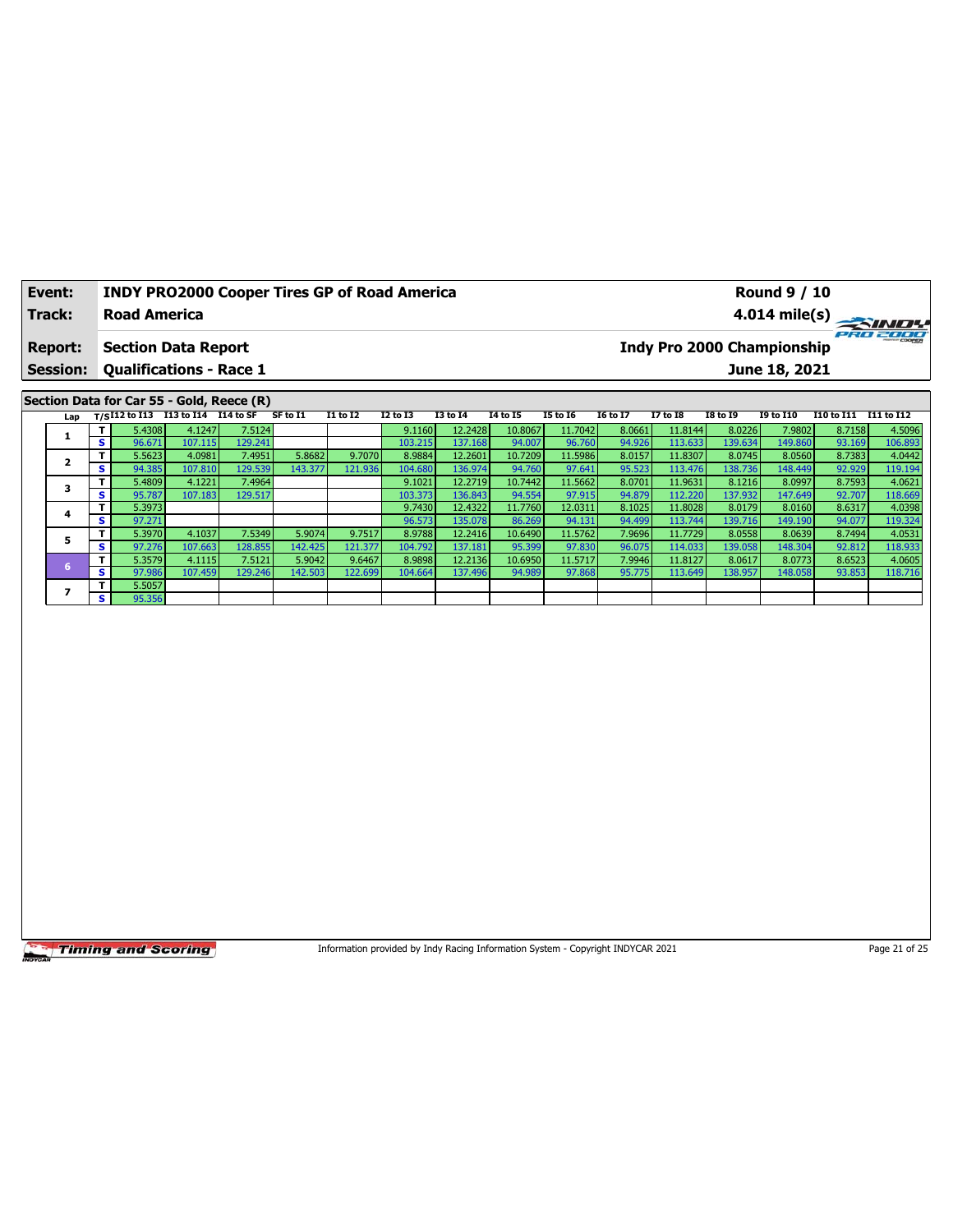| Event:          | <b>INDY PRO2000 Cooper Tires GP of Road America</b> | Round 9 / 10                                            |          |
|-----------------|-----------------------------------------------------|---------------------------------------------------------|----------|
| Track:          | <b>Road America</b>                                 | $4.014 \text{ mile(s)} \rightarrow 4.014 \text{ miles}$ |          |
| <b>Report:</b>  | <b>Section Data Report</b>                          | <b>Indy Pro 2000 Championship</b>                       | PRO 2000 |
| <b>Session:</b> | <b>Qualifications - Race 1</b>                      | June 18, 2021                                           |          |
|                 |                                                     |                                                         |          |

**Section Data for Car 55 - Gold, Reece (R)**

| Lap | $T/S$ ap |          | PI to PO | PO to SF | SF to PI | PIA to PO |
|-----|----------|----------|----------|----------|----------|-----------|
| 1   |          | 125.6810 |          | 127.8292 |          |           |
|     | s        | 114.977  |          | 106.458  |          |           |
| 2   | т        | 125.0581 |          |          |          |           |
|     | s        | 115.549  |          |          |          |           |
| 3   | т        | 125.5350 |          |          | 134.0237 |           |
|     | s        | 115.111  |          |          | 106.660  |           |
| 4   | т        | 512.2780 | 375.6922 | 128.0333 |          | 387.5884  |
|     | s        | 28.208   | 2.639    | 106.288  |          | 3.926     |
| 5   | т        | 124.8050 |          |          |          |           |
|     | s        | 115.784  |          |          |          |           |
| 6   |          | 124.6616 |          |          | 199.4593 |           |
|     | s        | 115.917  |          |          | 71.669   |           |
| 7   | т        |          |          |          |          |           |
|     | s        |          |          |          |          |           |

**Timing and Scoring** 

Information provided by Indy Racing Information System - Copyright INDYCAR 2021 Page 22 of 25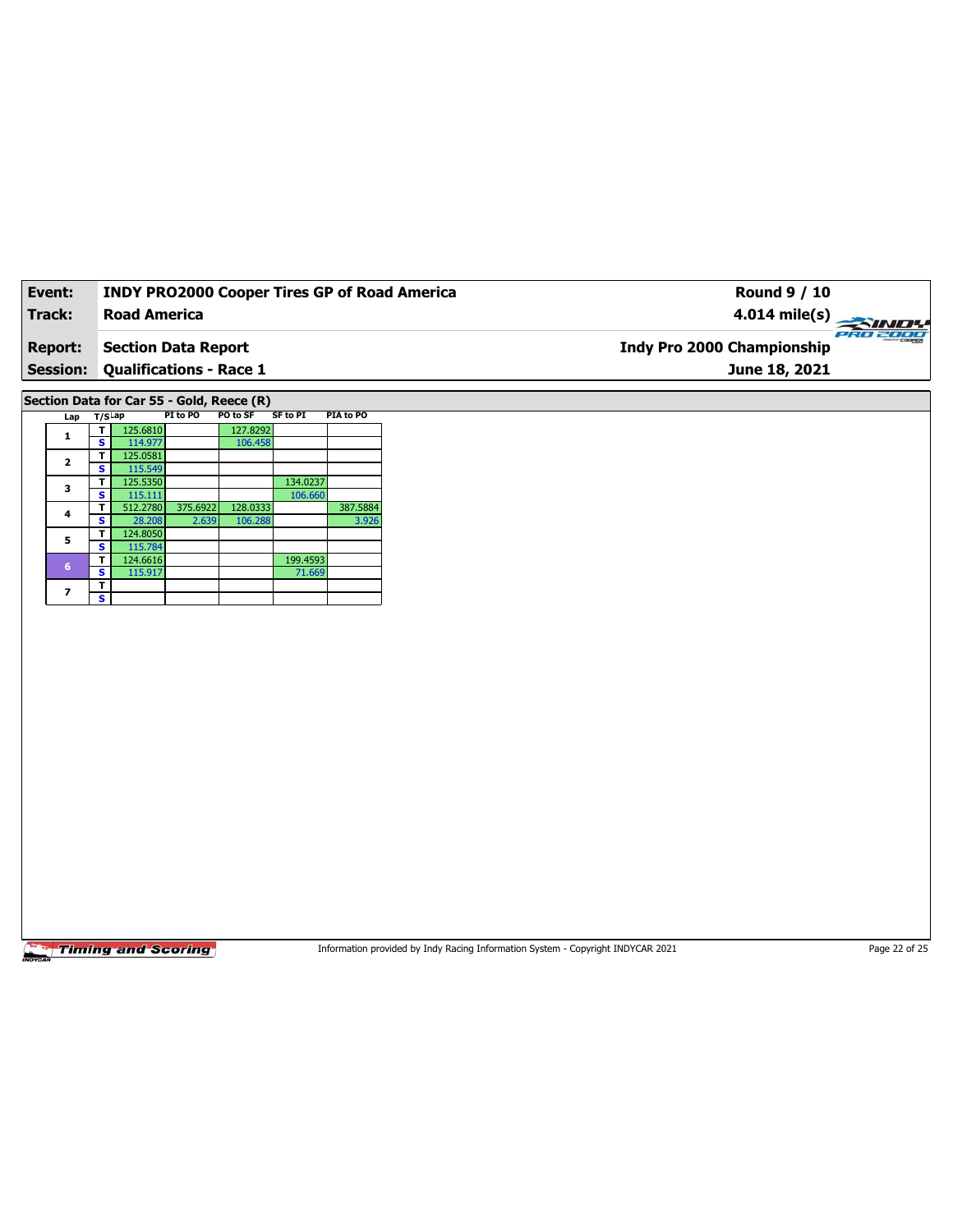| Event:  | <b>INDY PRO2000 Cooper Tires GP of Road America</b> | <b>Round 9 / 10</b>                    |
|---------|-----------------------------------------------------|----------------------------------------|
| Track:  | <b>Road America</b>                                 |                                        |
| Report: | <b>Section Data Report</b>                          | PRO 2000<br>Indy Pro 2000 Championship |
|         | <b>Session: Qualifications - Race 1</b>             | June 18, 2021                          |
|         | Section Data for Car 91 - Eves, Braden              |                                        |

|  | Lap |     |        | T/SI12 to I13 I13 to I14 I14 to SF |         | SF to I1 | I1 to I2 | I2 to I3 | <b>I3 to I4</b> | 14 to 15 | <b>I5 to 16</b> | 16 to 17 | <b>I7 to I8</b> | <b>I8 to I9</b> | <b>I9 to I10</b> | I10 to I11 | I11 to I12 |
|--|-----|-----|--------|------------------------------------|---------|----------|----------|----------|-----------------|----------|-----------------|----------|-----------------|-----------------|------------------|------------|------------|
|  |     | т.  | 5.3212 | 4.1296                             | 7.5758  | 5.9059   | 9.8854   | 9.1517   | 12.3970         | 10.7235  | 11.6063         | 7.9861   | 11.8701         | 8.1453          | 8.1456           | 8.8177     | 4.0789     |
|  |     | s   | 98.662 | 106.988                            | 128.159 | 142.462  | 119.736  | 102.812  | 135.462         | 94.737   | 97.576          | 95.877   | 113.099         | 137.531         | 146.817          | 92.093     | 118.180    |
|  | 2   | т.  | 5.3500 | 4.1370                             | 7.5697  | 5.9241   | 9.7941   | 9.1470   | 12.3697         | 10.7175  | 11.5391         | 8.0065   | 11.7916         | 8.1282          | 8.1384           | 8.8272     | 4.0718     |
|  |     | s.  | 98.131 | 106.797                            | 128.263 | 142.024  | 120.852  | 102.865  | 135.761         | 94.790   | 98.145          | 95.633   | 113.852         | 137.820         | 146.946          | 91.994     | 118.386    |
|  | 3   | т.  | 5.2741 | 4.3872                             | 7.7219  |          |          | 9.2158   | 15.8928         | 11.6705  | 11.7555         | 8.1695   | 11.9161         | 8.0735          | 8.0198           | 8.8486     | 4.0727     |
|  |     | s   | 99.543 | 100.706                            | 125.734 |          |          | 102.097  | 105.665         | 87.049   | 96.338          | 93.724   | 112.663         | 138.754         | 149.120          | 91.771     | 118.360    |
|  | 4   | т.  | 5.3862 |                                    |         |          |          | 9.7685   | 12.4442         | 11.0027  | 11.8563         | 8.0971   | 11.7880         | 8.0858          | 8.0860           | 8.6514     | 4.0428     |
|  |     | s.  | 97.471 |                                    |         |          |          | 96.321   | 134.948         | 92.333   | 95.519          | 94.562   | 113.887         | 138.543         | 147.899          | 93.863     | 119.236    |
|  | 5   | т   | 5.2872 | 4.0976                             | 7.5409  | 5.9293   | 9.8148   | 9.1274   | 12.3484         | 10.6349  | 11.5855         | 7.9393   | 11.7266         | 8.0907          | 8.1107           | 8.7915     | 4.0703     |
|  |     | s   | 99.296 | 107.824                            | 128.752 | 141.899  | 120.597  | 103.086  | 135.995         | 95.526   | 97.751          | 96.442   | 114.483         | 138.459         | 147.448          | 92.367     | 118.430    |
|  | 6   | т   | 5.2913 | 4.1083                             | 7.5636  | 5.9439   | 9.8002   | 9.1132   | 12.3201         | 10.6486  | 11.5959         | 8.0405   | 11.8062         | 8.0532          | 8.0257           | 8.6853     | 4.0647     |
|  |     | s.  | 99.219 | 107.543                            | 128.366 | 141.551  | 120.777  | 103.247  | 136.307         | 95.403   | 97.664          | 95.228   | 113.711         | 139.103         | 149.010          | 93.497     | 118.593    |
|  |     | т   |        |                                    | 7.5750  | 5.9037   | 9.8104   | 9.1276   | 12.2655         | 10.6989  | 11.6072         | 7.9807   | 11.8166         | 8.0767          | 8.0568           | 8.7563     | 4.0759     |
|  |     | s   |        |                                    | 128.173 | 142.515  | 120.651  | 103.084  | 136.914         | 94.955   | 97.569          | 95.942   | 113.611         | 138.699         | 148.435          | 92.738     | 118.267    |
|  | 8   | T.  | 5.3099 | 4.1132                             | 7.5274  | 5.8982   | 9.7475   | 9.1025   | 12.2881         | 10.7038  | 11.6693         | 7.9985   | 11.8415         | 8.0839          | 8.0680           | 8.7809     | 4.0742     |
|  |     | s.  | 98.872 | 107.415                            | 128.983 | 142.648  | 121.430  | 103.368  | 136.662         | 94.911   | 97.050          | 95.728   | 113.372         | 138.575         | 148.229          | 92.479     | 118.317    |
|  |     | т.  | 5.6696 |                                    |         |          |          |          |                 |          |                 |          |                 |                 |                  |            |            |
|  | 9   | s l | 92.599 |                                    |         |          |          |          |                 |          |                 |          |                 |                 |                  |            |            |

Information provided by Indy Racing Information System - Copyright INDYCAR 2021 Page 23 of 25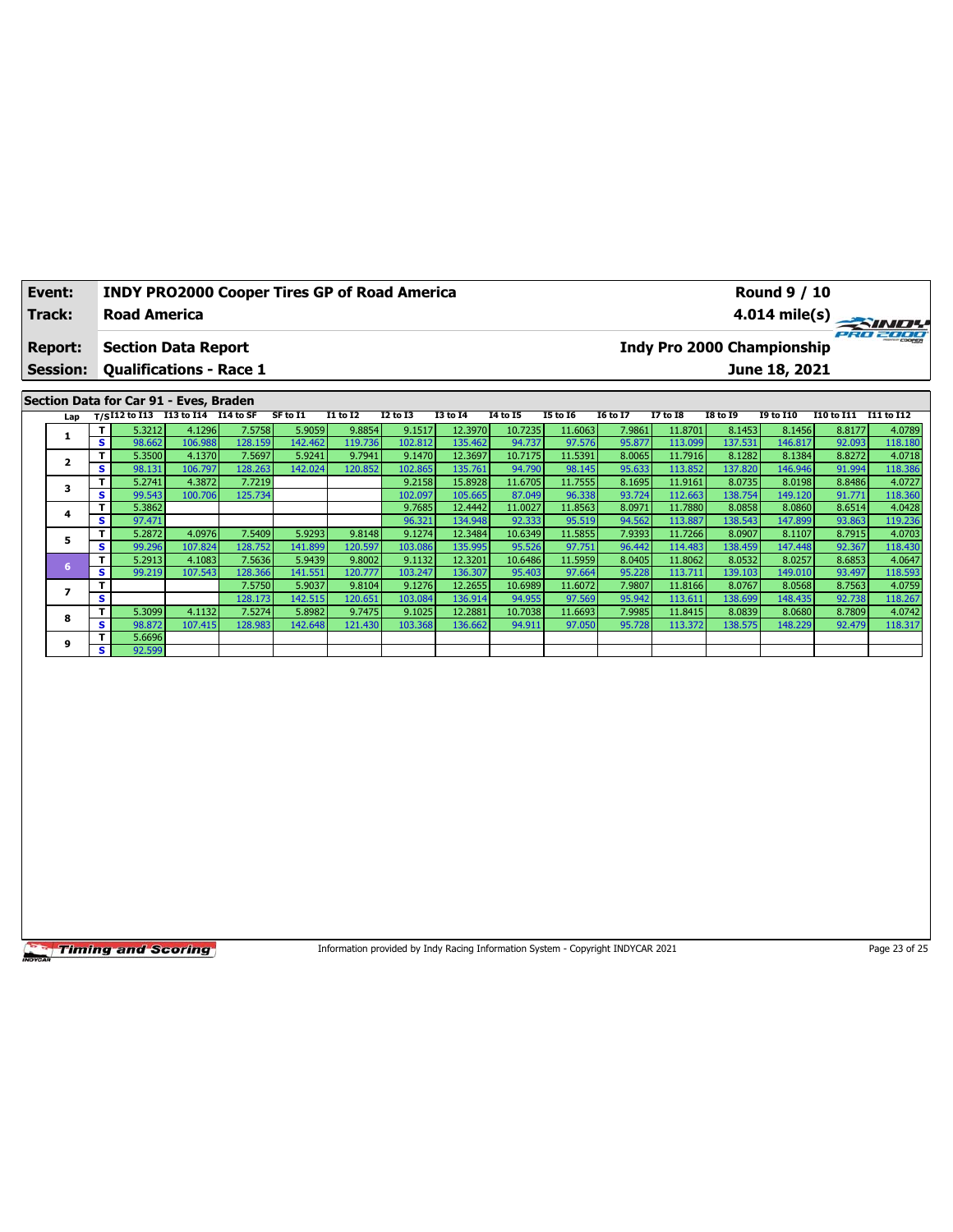| Event:          | <b>INDY PRO2000 Cooper Tires GP of Road America</b> | Round 9 / 10                                         |
|-----------------|-----------------------------------------------------|------------------------------------------------------|
| Track:          | <b>Road America</b>                                 | $4.014 \text{ mile(s)}$                              |
| <b>Report:</b>  | Section Data Report                                 | <b>PRO 2000</b><br><b>Indy Pro 2000 Championship</b> |
| <b>Session:</b> | <b>Qualifications - Race 1</b>                      | June 18, 2021                                        |

**Section Data for Car 91 - Eves, Braden**

| Lap                     | $T/S$ Lap |          | PI to PO | PO to SF | <b>SF to PI</b> | PIA to PO |
|-------------------------|-----------|----------|----------|----------|-----------------|-----------|
| 1                       | т         | 125.7401 |          | 125.9604 |                 |           |
|                         | S         | 114.923  |          | 108.037  |                 |           |
| $\overline{\mathbf{2}}$ | т         | 125.5119 |          |          |                 |           |
|                         | S         | 115.132  |          |          |                 |           |
| 3                       | т         | 131.0083 |          |          | 141.5583        |           |
|                         | S         | 110.301  |          |          | 100.983         |           |
| 4                       | т         | 247.3398 | 111.3043 | 125.0280 |                 | 125.4029  |
|                         | S         | 58.423   | 8.907    | 108.843  |                 | 12.135    |
| 5                       | т         | 125.0951 |          |          |                 |           |
|                         | S         | 115.515  |          |          |                 |           |
| $6\phantom{1}6$         | т         | 125.0607 |          |          |                 |           |
|                         | s         | 115.547  |          |          |                 |           |
| 7                       | т         | 125.2433 |          |          |                 |           |
|                         | s         | 115.379  |          |          |                 |           |
| 8                       | т         | 125.2069 |          |          | 206.3705        |           |
|                         | s         | 115.412  |          |          | 69.269          |           |
| 9                       | т         |          |          |          |                 |           |
|                         | s         |          |          |          |                 |           |

**Timing and Scoring** 

Information provided by Indy Racing Information System - Copyright INDYCAR 2021 Page 24 of 25